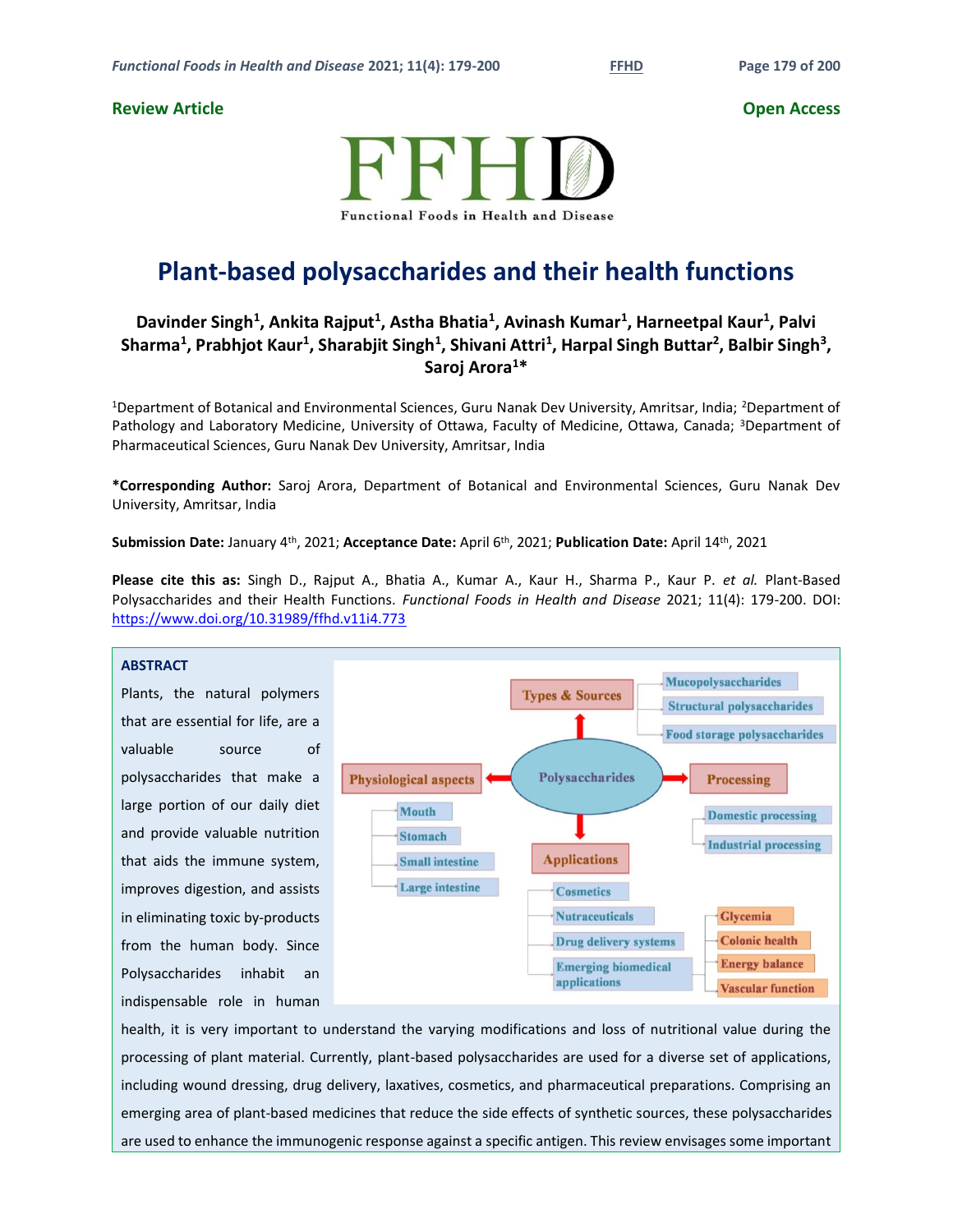polysaccharides (e.g., mucilages and gums, glycosamine glycans, and chitin/chitosan) and their medical, cosmetic, and pharmaceutical applications with emphasis on the relationship between their structure and function.

**Keywords:** Polysaccharides; Nutrition; Health Functions; Cosmetics; Vaccine; Nutraceuticals

©FFC 2021. This is an Open Access article distributed under the terms of the Creative Commons Attribution 4.0 License [\(http://creativecommons.org/licenses/by/4.0\)](http://creativecommons.org/licenses/by/4.0)

# **INTRODUCTION**

Natural polysaccharides have a wide range of applications in the fields of biomedical research, pharmaceutical sciences, and the cosmetic industry. In nature, diverse polysaccharides have variable chemical structures and physical properties, constituting a foundation of biomaterial for tissue engineering, drug transporting vehicles, viscosupplementation, and controlled release of drugs in target sites, etc. [1]. Their specific properties, like biodegradability and renewability, illustrate how polysaccharides can be used in numerous technological fields.

Polysaccharides act as emulsifying, gelling, thickening, hydrating, and suspending polymers, forming a major domain of water-soluble polymers. Under well-defined thermodynamic conditions, some polysaccharides even form physical gels. Furthermore, polysaccharides often form cooperative intra-chain and inter-chain hydrogen bonds; these bonds cause insolubility or result in aggregates when solutions are prepared, as a result of the many –OH groups in the structure. The presence of –OH groups in molecules provides the property of forming a film in polysaccharides. Currently, it is known that polysaccharides possess a small hydrophobic character with –CH groups [2]. Polysaccharides can form helical conformation in solution due to stereoregularity property and provide stability because they contain units of uronic acid or ionic

substituents [3]. Natural polysaccharides are a new source of natural products that show biological activities and provide numerous applications in human medical research. Plants and microbes are also used for the biosynthesis of polysaccharides such as algae and xanthan/gellan, hyaluronan (HA) respectively [3-4]. Chitosan, alginates, and hyaluronan are other polysaccharides that are considered as potential candidates in the field of biomedical research. HA and chitosan are known for their biological activities due to their proper mechanism of enzymatic degradation and act as a biodegradable source [5].

## **The physiological role of polysaccharides**

The gastrointestinal tract is the primary site for the absorption and activity of polysaccharides. The physiological effects of dietary fibers depend on a variety of factors, such as form (partially digestible or extremely digestible), of a dosage given of ingested fiber, the structure of fiber-containing food, and the actual physiological profile of an individual taking a fiber-containing meal. Consumption of dietary fibers affects various metabolic processes by altering their physicochemical properties, including nutrient absorption, carbohydrates, fat, and sterol metabolism. It frequently induces colonic fermentation, which influences the production of stool. Since the large intestine occupies a significant region of the human immune system, dietary fibers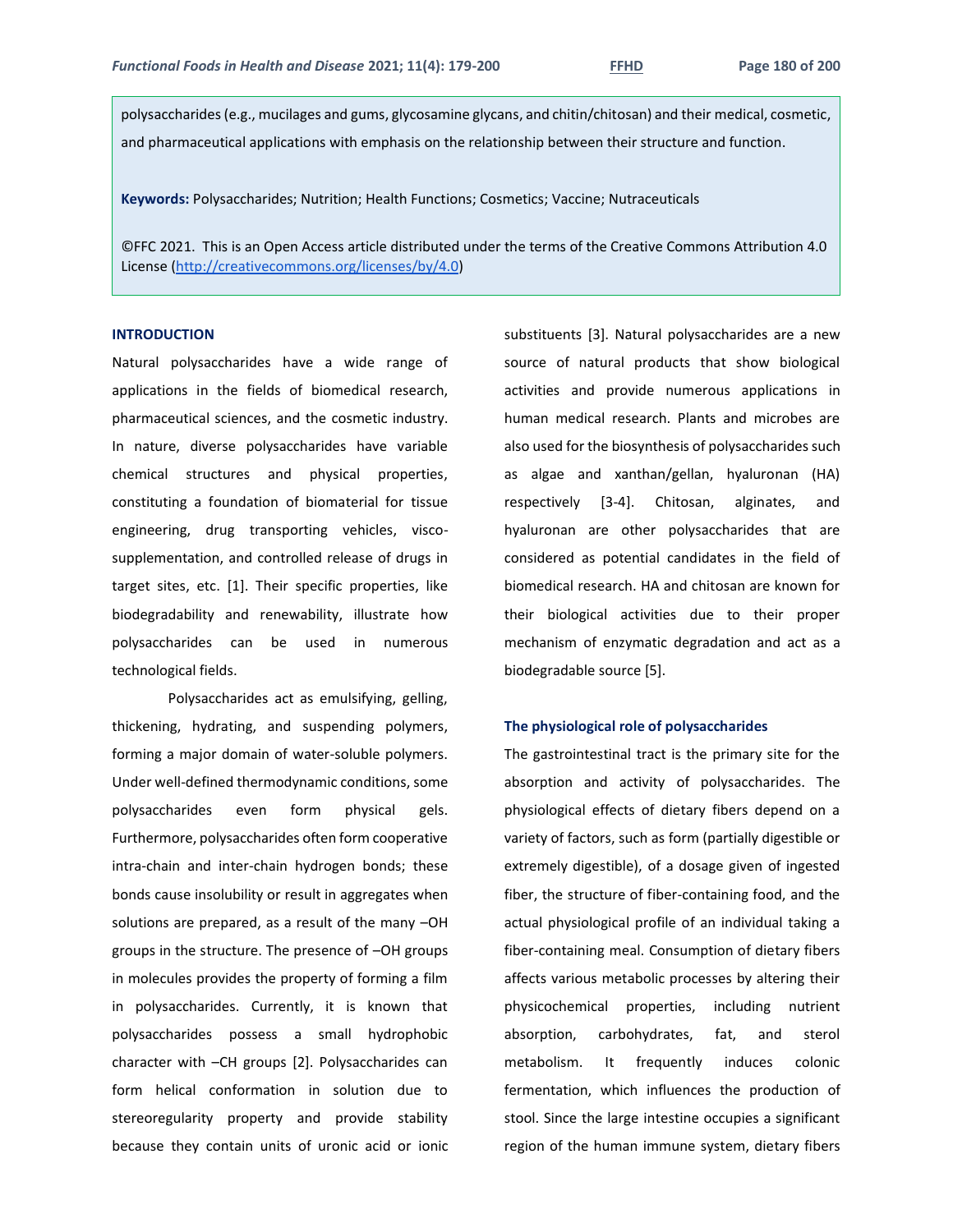influence the colonic structure, act as a barrier in the large intestine, and influence immune functional components. Additionally, dietary fibers differ in water solubility and can have rheological effects; well- fermented fibers frequently form viscous liquids in the gut (e.g., guar gum) such as gum arabic and inulin. Some form gels (pectins), while some (e.g., cellulose) have a high capacity to retain water (WHC). There is usually a high viscosity associated with delayed gastric emptying and decreased excretion time for the small intestines. Elevated WHC fibers (partially fermented fibers) may have a significant effect on intestinal volume and thickness. Aside from carboxymethyl cellulose (CMC), the colonic microbiota ferments almost all other fiber types. The physical properties responsible for physiological effect include its dispensability in water, colligative properties, rheology change, and ability to absorb bile acids. Although the physiological effects of the fiber depend on a multitude of causes, the plurality of these beneficial effects originates from interactions with the colonic substance from its fermentation [6- 15].

# **Physiological aspects**

Digestion of food starts from the mouth and ends at the colon after which the undigested material excretes out from the body. Different parts of the body help to digest and extract valuable nutrients from food. Here are some physiological processes that occur during the digestion of food.

*Mouth:* Chewing bores down the food into smaller pieces while salivary enzymes start digesting the food instantly and dissolving some components [16]. Saliva also reduces the viscosity of food for easy swallowing [17]. Oral processing has an important role in changing the physico-chemical properties of

polysaccharides. Chewing reduces the particle size and increases the surface area required for easy access to enzymes. Mastication reduces the particle size depending on food type for example spaghetti is swallowed as 5-13 mm particle size. Mastication is important to get maximum nutrition, especially from plant foods. Chewing breaks the food by rupturing the cells to make their inner content available for digestion. Cell rupture or cell separation depends on the extent of mastication. Mostly, cell separation takes place when the cell walls are stronger than the adhesive force between them. On the other hand, the cell ruptures if the adhesive force is stronger than the cell wall itself. Generally, cell separation takes place if the cell wall is rich in pectin. Calcium available in the lamella gets dissolved by saliva and hence adhesive forces get weak and cell separation occurs. Cell separation allows the inner content to be intact within the cell wall. Here, if the cell wall is nonpermeable which depends from food to food then minimal digestion occurs. Commonly cell wall is breached by intestinal microbiota leaving a short time for digestion. Cell rupture instantly releases the inner components to give maximum nutrition. This is the reason why doctors advise to completely chew the food before ingestion to get maximum nutrition [18].

*Stomach:* In the mouth, chewed food forms a bolus structure that enters the stomach. This helps salivary enzymes not to degrade in the acidic environment of the stomach. The pH of the stomach rises due to the buffering capacity of food and gradually drops (pH 2.0) after complete digestion [19]. Gastric enzymes break protein and lipids and hence soften the structure of food particles. In the upper stomach, it takes almost an hour to penetrate the gastric enzymes through the bolus. Larger particles take more time to reduce in size [20]. Hence the particle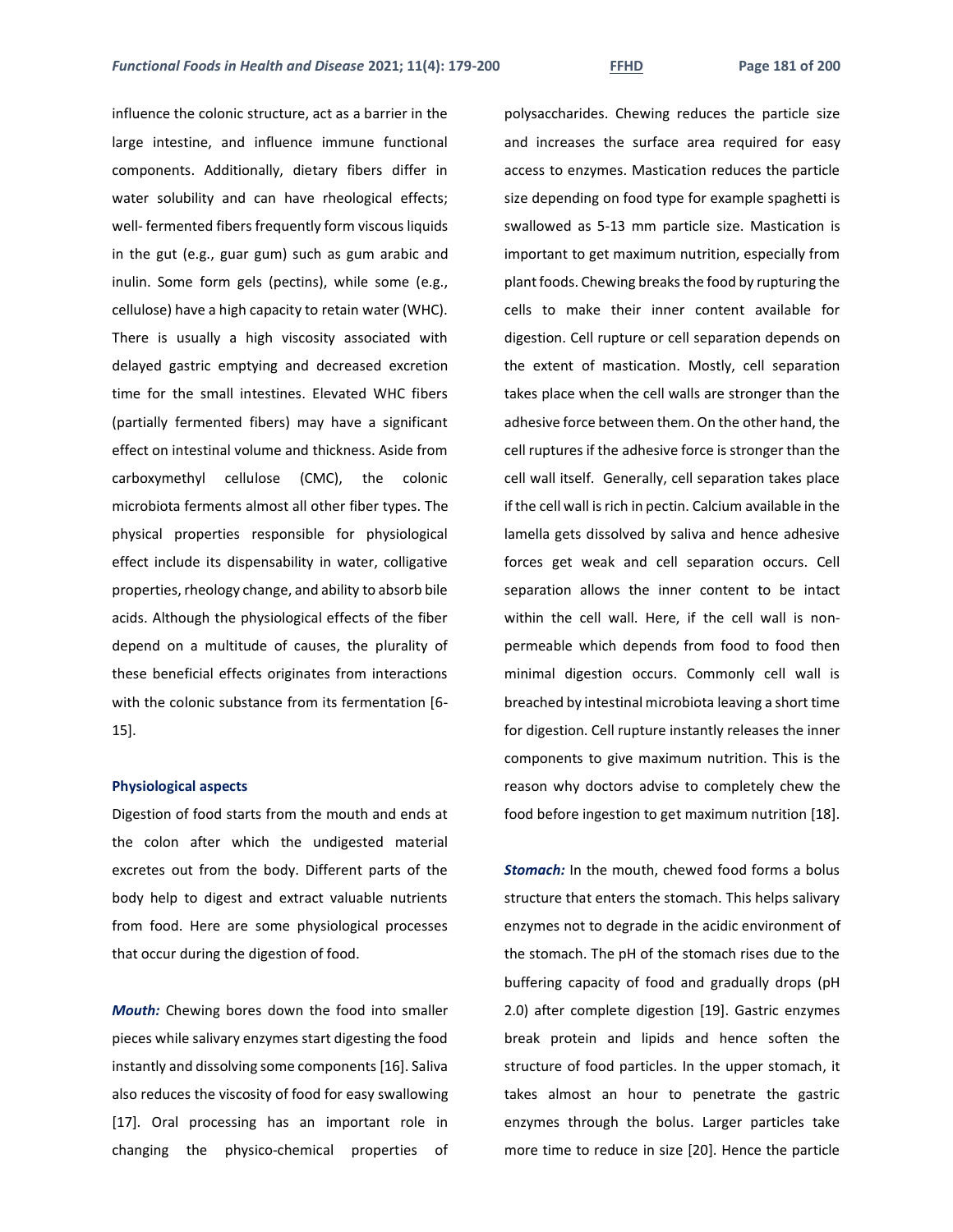size made during chewing decides the time of complete digestion.

*Small intestine***:** Food digested in the acidic medium of the stomach leave for the small intestine with the bicarbonate buffer. Before entering the intestine, the chyme is exposed to the bile from the gallbladder. Starch is mainly digested by  $\alpha$ -amylase from the pancreas to yield maltose, maltotriose, isomaltose, and  $\alpha$ -limit dextrins. This is further digested by disaccharidases specifically maltose by α-limit dextrins, and maltase-glucoamylase by maltaseglucoamylase (MGAM), sucrose, and isomaltose by sucrose-isomaltase. The resultant monosaccharides are absorbed from intestinal mucosa to the bloodstream through sodium-glucose-linked transporter (SGLT), and glucose transporter 2 (GLUT2) [21]. Starch that escapes intestinal digestion is termed resistant starch. Non-starch polysaccharides increase viscosity and hence delay the absorption of carbohydrates that results in a low concentration of blood glucose, insulin, and cholesterol. Gastric digestion dissolves the bolus structures which then re-aggregate during intestinal digestion [22].

*Large intestine***:** Carbohydrates that are not absorbed by the small intestine enter the colon. Almost 80 to 90 percent of resistant starch ferments to small fatty acids i.e., butyrate, acetate, valerate, and isobutyrate [23]. Colonic epithelium cells use butyrate as the main energy source and repair the damaged DNA [24]. However, non-starch polysaccharides enter the colon in a major amount [25]. These polysaccharides metabolize fatty acids in the anaerobic environment of the colon by bacterial enzymes. Different foods yield a variable amount of particular fatty acid i.e., pectin yields more acetate than arabinoxylan and butyrate than propionate [26]. Non-starch

polysaccharides such as fructans and lactulose impact the probiotic effect by increasing the population of bifidobacteria and lactobacilli that produce small fatty acids [27]. Cellulose is contributed in maximum to fecal material because of its slow digestion [28].

# **Types and Source of Polysaccharides**

Presently, polysaccharides together with proteins, polynucleotides and lipids are classified as the most momentous bio-macromolecules. Hence, researchers are more passionate about the isolation and identification of bioactive compounds that naturally occur in the natural source (i.e., Plant, fruit, plant product, algae, fungus, etc) and play an afflictive role in a plethora of physiological functions [29]. Broadly, the plant polysaccharides are divided into three types as listed below:

*Food storage polysaccharides:* Food storage polysaccharides are hydrolyzed and placed into energy production pathways, acting as a reserve for food and used during the time of fasting. Glycogen and starch are the most common food storage polysaccharides; Starch, which is found in cereals (i.e., wheat and rice), legumes (i.e., pea and beans), potatoes, bananas, is stored in the chloroplast in the form of microscopic granules. Singly found starch are referred to as simple starch grains while starches found in groups are known as compound starch grains, consisting of two polymers, amylose, and amylopectin. Amylose is readily soluble in water while amylopectin is insoluble. Some foods contain only amylase-like pea while some contain only amylopectin like maize. Both amylose and amylopectin are formed by long chains of D-glucose. Amylose is in the form of a helical chain of D-glucose molecules while amylopectin is a straight-chain or branched glucose molecule. The straight and helical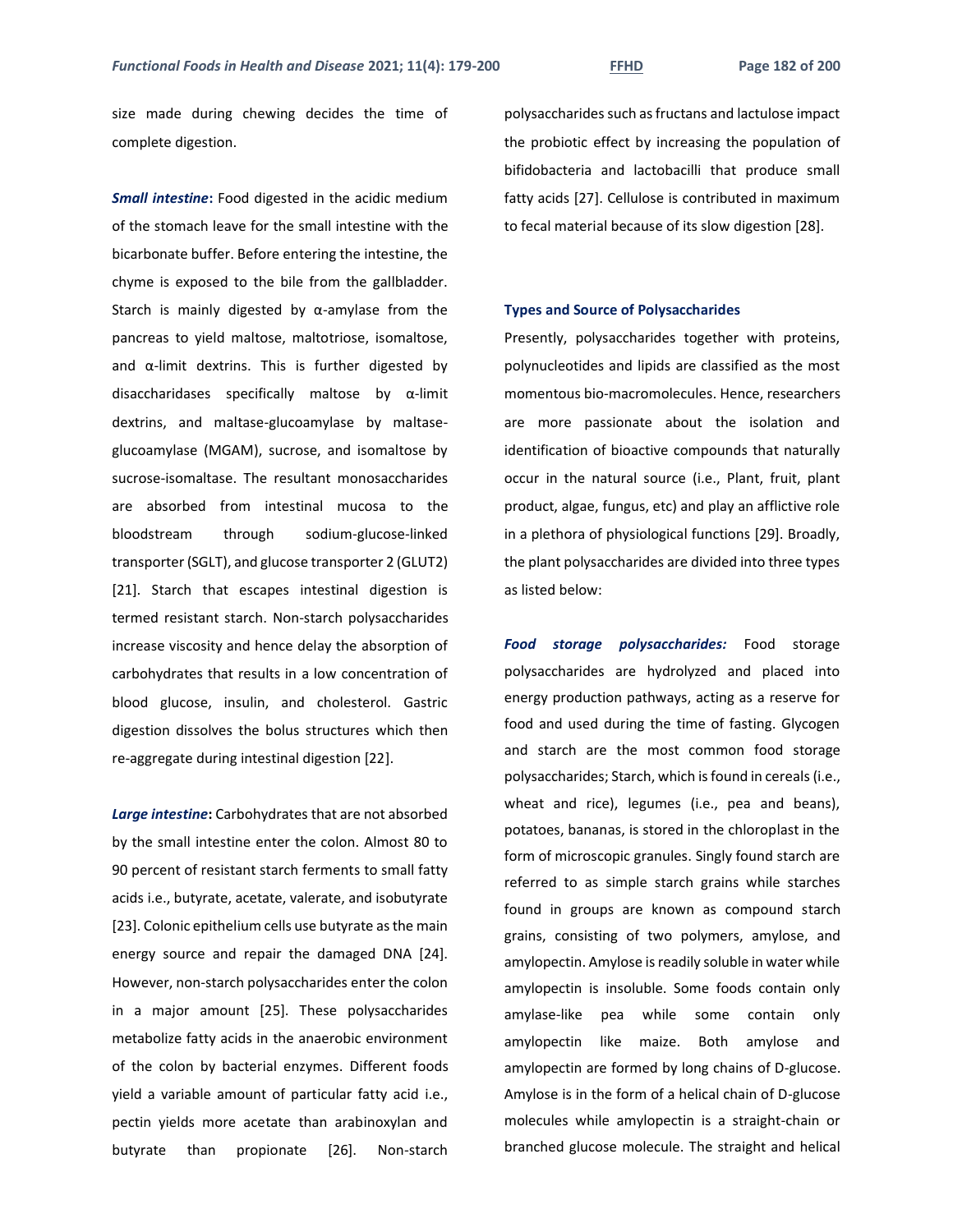chain has 1-4 α-linkages while branching has 1-6 αlinkages. Glycogen is chemically similar to starch but is a food reserve of animals and hence called animal starch. It is mainly found in the liver in the form of complex flattened granules. Another food storage polysaccharide is inulin found in the roots and tubers of plants. It is not metabolized by the human body and filtered through the kidney in its intact form and hence is used to test kidney function [30].

*Structural polysaccharides***:** These are the polysaccharides that take part in the structural integrity of the cell wall of plants and animals. Majorly these are of two types, cellulose and chitin. Cellulose is the most abundant organic substance in plants having 50% of biosphere carbon. It has extensive ductile strength which forms the cell wall of plant cells. Cellulose has un-branched long chains of glucose molecules with the 1-4 β-linkage instead of 1- 4 α-linkage in starch. It is formed by placing the alternate glucose molecules at the angle of 180 $\,^0C$  to each other. This geometry makes it possible to form more hydrogen bonding while placing long chains in the antiparallel fashion. The hydroxyl groups in all directions form hydrogen bonding in intramolecular chains, providing more strength [31].

*Mucopolysaccharides***:** Mucopolysaccharides are polysaccharides in the form of mucilage which are present in the plant cell wall, blue-green algae, cementing layers between cells, etc. These usually consist of galactose, sugar derivatives, and uronic acids. Some examples and their source are given in Table 1.

| Sr. No.      | <b>Polysaccharides</b> |               | <b>Sources</b>                                                                                                                                  |
|--------------|------------------------|---------------|-------------------------------------------------------------------------------------------------------------------------------------------------|
| $\mathbf{1}$ | Monosaccharides        | Glucose       | Cereal grains (wheat, oats, barley, corn, rice, etc) and<br>their products (bread, pasta, pastries, cookies, etc),<br>potatoes, jam             |
|              |                        | Fructose      | Fruit juice (grape juice), vegetables including sugar cane,<br>honey, sugary soft drink like coke                                               |
|              |                        | Galactose     | Milk, yogurt, cream, cheese, honey, celery, cherries,<br>dried figs, plums, soy sauce, kiwi fruit, ice cream, grains,<br>fresh meat, and eggs   |
| 2            | <b>Disaccharides</b>   | Lactose       | Milk                                                                                                                                            |
|              |                        | Sucrose       | Dairy products, beverages, soda, artificially flavored<br>juices, drinks, sweetened coffee, tea, fruits, and<br>vegetables                      |
|              |                        | Maltose       | Grains, cereals, wheat, corn, barley, and rye                                                                                                   |
| 3            | Oligosaccharides       | Raffinose     | Beans, asparagus, cotton seeds, sugar beet molasses,<br>cabbage, broccoli, Brussels sprouts, sweet potatoes, and<br>whole grains                |
|              |                        | Stachyose     | Green beans, soybeans, and other beans                                                                                                          |
| 4            | Polysaccharides        | <b>Starch</b> | Potatoes, bread, cereals, rice, and grains                                                                                                      |
|              |                        | Glycogen      | Oatmeals, juice, whole potato, and yogurt                                                                                                       |
|              |                        | Cellulose     | Corn cobs or stalks, soybean hulls, sugar cane stalks, oat<br>hulls, rice hulls, wheat straw, sugar beet pulp, bamboo,<br>jute, flax, and ramie |

**Table 1.** Some polysaccharides and their sources.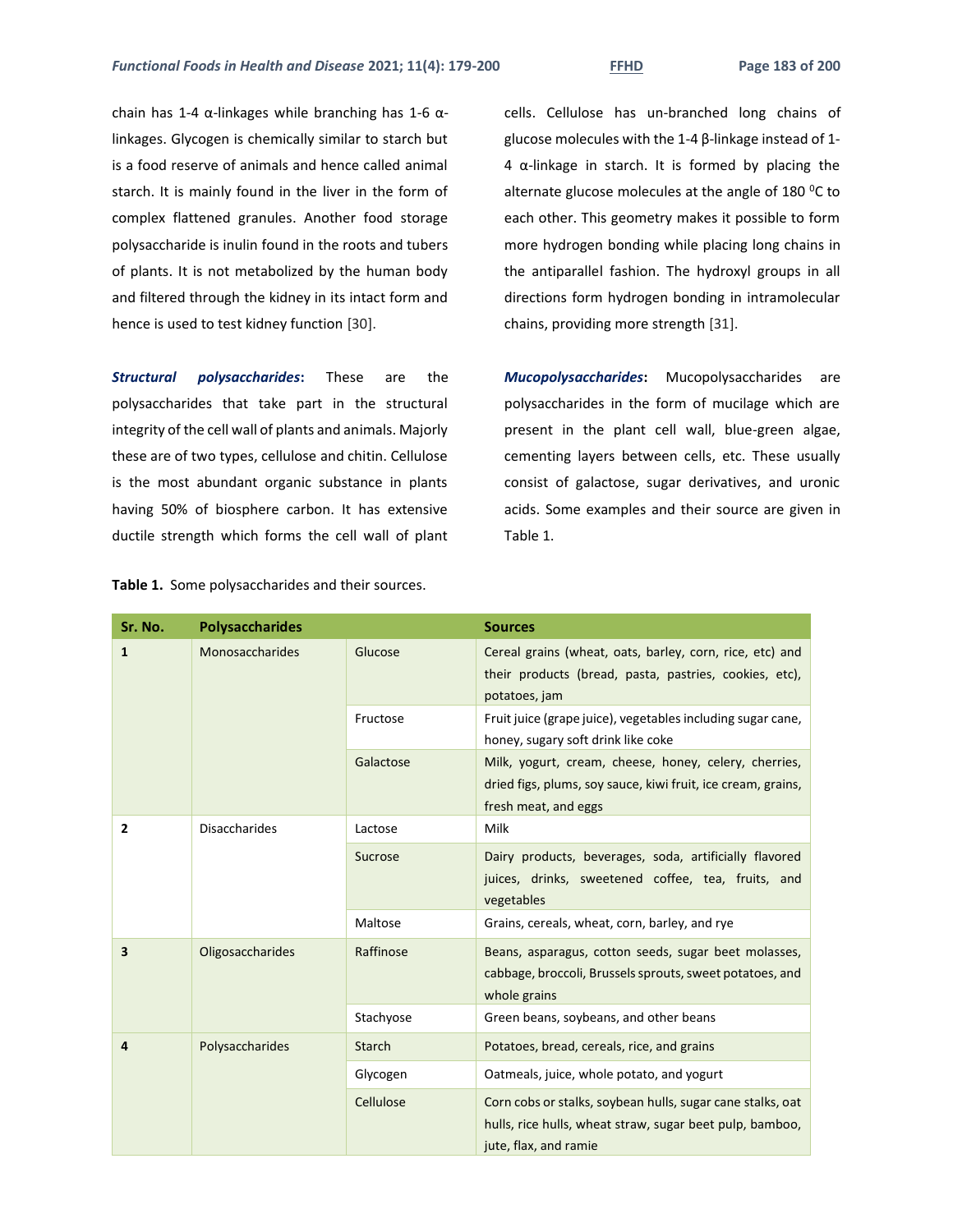Pectin is generally found in the primary layer of the cell wall and intracellular layers of fruits, e.g., peels of citrus fruits, contain around 0.5-3.5% pectin. It is used in making jelly and jams. It is a blend of galactose, galacturonic acid, arabinose, and methylated galacturonic acid. Hemicellulose which includes glucuronoxylan, xylan, mannose arabinoxylan, and galactoglucomannan is found in wheat switchgrass, straw, almond shell, sugarcane bagasse, walnut shell, leaves, and corn cob. Peptidoglycan such as murein and mucopeptides, are formed by cross-linking the chains of heteropolysaccharide with small peptides and are found in various bacterial cell walls.

## **Effect of processing on polysaccharides**

Polysaccharides are a significant dietary source of energy for humans [32]. The content of polysaccharides should be consumed at a high level in the diet. The effect of processing on the nutritional quality of complex sugars or polysaccharides has become a major issue nowadays [33]. Starch and its derivatives constitute a major fraction of food processing. Complex sugars or polysaccharides boast sparse applications in their native form because of low thermal decomposition and shear stress resistance [34]. Processing promotes solubilization and depolymerization of insoluble components of dietary polysaccharides [35]. In processed legumes, partial solubilization of hemicellulose and pectins are increased, resulting in the formation of soluble nonstarchy polysaccharides, as compared to raw [32]. Various techniques are used to process complex sugars or polysaccharides to fulfill the high need of this time. Processing is done to capitulate numerous novel derivatives of polysaccharides with improvised physio-chemical properties besides the useful structural attributes [32-35]. The digestibility of

sugars is appreciably influenced by some of the known parameters such as temperature, pressure conditions, moisture, and treatment time. Processing involves gelatinization, retrogradation, resistant starch formation, and the conversion of unhurriedly digestible polysaccharides into rapidly digestible and palatable polysaccharides. Starch digestibility is enhanced with gelatinization, as it makes the starch more susceptible to hydrolyzing or digestive enzymes swiftly. High temperature and moist conditions help in the decrystallization of starch and diminution of resistant starch [33]. Polysaccharide processing is primarily carried out at the domestic and industrial levels. It would be beneficial to investigate the changes in polysaccharides in foods prepared using oriental cooking and industrial processing methods.

# **Domestic processing**

Generally, the nutritional value of food is affected by cooking, so cooking starchy foods increases gelatinization and the proportion of amorphous starch. Many studies have suggested that different cooking methods improve the glycemic index of potatoes. When comparing the glycemic index of different potato cooking methods, it was discovered that boiled and mashed potatoes have a high glycemic index, whereas fried and baked potatoes have a low glycemic index, which is thought to be due to the gelatinization effect. Domestic heating affects the physico-chemical properties of starch in two ways: one, it induces gelatinization, which leads to the formation of resistant starch, and second, it alters the microstructure of potatoes, which alters enzyme interactions with starch [33]. Retrogradation is another effect of the processing. Low-temperature storage causes the starch to retrograde, resulting in the formation of resistant starch. Retrogradation is the process of starch chains self-associating to form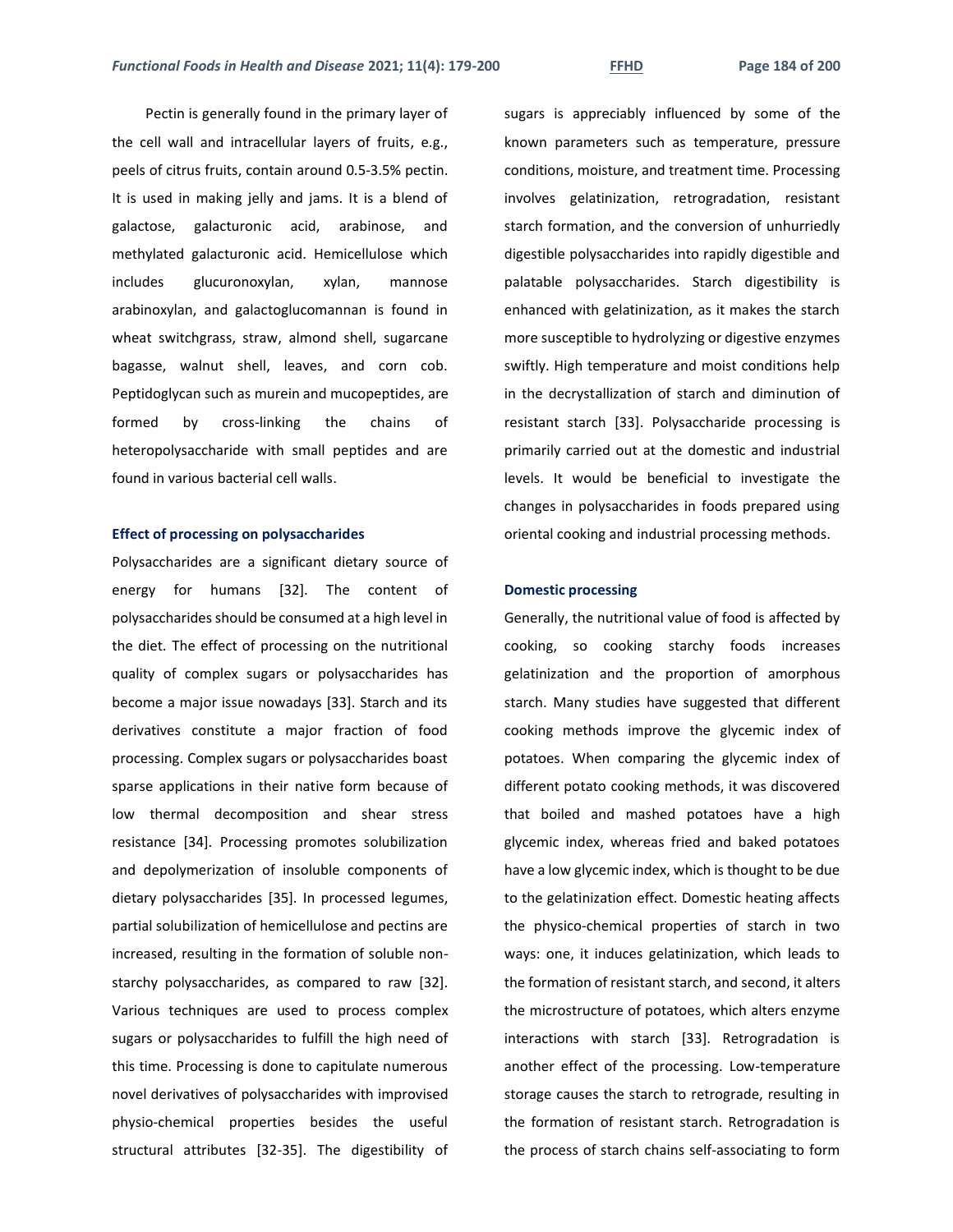aggregates that are resistant to digestion by digestive enzymes. Several studies have found that cooked food that has been stored has a higher content of resistant starch than fresh food. Cooked food that has been stored at low temperatures has had its starch degraded. Boiling potatoes can increase their resistant starch content by storing them at low temperatures. Some vegetables, such as cereals, pulses, and bakery products, are improperly processed, promoting the formation of resistant starch [36]. To improve the digestion of whole-grain starch, proper grinding and other processing methods are required. Resistant starch form or ungelatinized starch is present in raw potato, ungelatinized starch, and raw banana. Similarly, frequent heating and cooling reduce the digestibility of starch, resulting in a high percentage of resistant starch [32-35].

# **Industrial processing**

Nowadays, food companies are concentrating their efforts on increasing the resistant starch fraction in processed foods to improve nutritional quality, as resistant starch regulates the glycemic index, fasting plasma triglyceride, cholesterol, and mineral absorption in the human body. Thermal treatments such as baking, fermentation, hydrothermal processing, steam cooking, and parboiling produce resistant starch or dietary fiber, which is a major product of different industrial processing methods. In industrial processing, gelatinization, and retrogradation have a strong relationship, just as they do in domestic processing [34]. In comparison to uncooked starchy foods, autoclaving or hydrothermal processing increases the content of resistant starch. Due to the leaching of amylose, rice pre-cooking or parboiling yields a high amount of retrograded starch. Rice's glycemic index is reduced by parboiling, resulting in a significant positive relationship between

resistant starch content and amylose content [34, 37]. Fermentation lowers the amount of resistant starch while increasing starch digestibility. Baking also encourages the use of retrograded starchy foods. Low dietary fiber products, which have less insoluble fiber, supplement refinery outputs. Dietary fiber composition differs between whole grain and refined meal. Refined flour is mostly made up of glucans, whereas whole grain contains a lot of cellulose. [34].

#### **Applications of polysaccharides**

*Cosmetics***:** Plants, animals, bacteria, fungi, and sea creatures all contain polysaccharides, which are important macromolecules for living organisms. Polysaccharides are sugar moieties that play an important role in living things and could be used as a therapeutic candidate due to their impressive pharmacological properties. Polysaccharides have recently been investigated as having potential applications in a variety of industries, including cosmetics, food, paper, medicine, and petrochemicals [29]. Marine algae are high in saccharides biomolecules, as well as proteins, peptides, lipids, amino acids, mineral salts, and polyphenols, among the various sources of polysaccharides. Antitumor, immunomodulatory, antioxidant, antiviral, and hypolipidemic properties are all present in these molecules [38-42]. Polysaccharides, such as fucoidan, alginate (Brown algae), carrageenan, agar (Red algae), mannan, porphyrin, laminarin, and ulvan (Green algae), are stabilizing biomolecules in the cosmetic industry due to their variability in structure, shape, and composition. Natural constituents or herbal products are reportedly in high demand in the market, according to consumer opinion, due to their safety, stabilizing, and eco-friendly nature. In comparison to terrestrial carbohydrate sources, algae contain a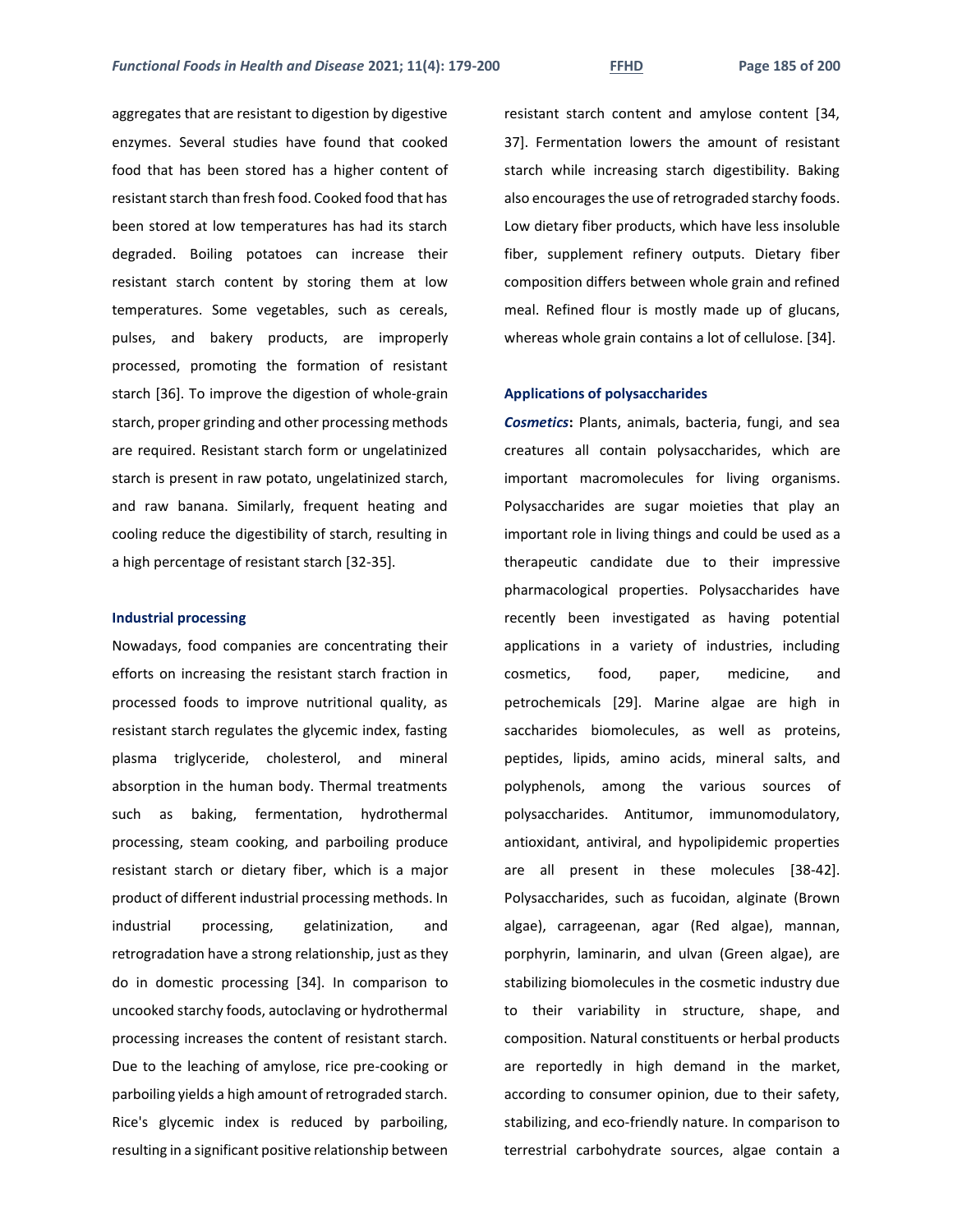diverse range of constituents with a variety of physicochemical, biological, and interactive characteristics. [43]. Polysaccharides found in seaweeds are used to make skin moisturizers that form a thin/transparent layer on the skin that acts as a UV protectant, anti-wrinkle, and anti-aging molecule, according to the literature [44]. As a result, marine creatures are thought to be more important/useful polysaccharide sources for treating various skin diseases in humans. There are some micro and macroalgae that have a variable number of polysaccharides and have beneficial effects on skin condition such as genus *Sargassum tenerrimum, Turbinaria conoides* having fucoidan that show antioxidant, *Mekabu* exhibit skin anti-aging components, *Saccharina japonica*, *Laminaria cichorioides* having anti-atopic dermatitis and anti-cancer activity, *Saccharina longicruris, Ulva* having anti-aging and *Porphyra yezoensis*, *Porphyridium* exhibit antiinflammatory and anti-melanogenesis activities respectively [45-46]. As a result, polysaccharides are an effective treatment for a variety of skin disorders, including atopic dermatitis, pigmentation, skin cancer, and skin ageing.

Anti-inflammatory, anti-diabetic, anti-cancer, anti-oxidant, and anti-bacterial properties have been discovered in pectic polysaccharides found in the cell walls of various plants. Plants such as *Ulmus pumila*, *Suaeda fruticosa*, and *Sedum dendroideum* have been reported to have anti-inflammatory properties and to reduce the release of various cytokines that are directly involved in inflammation. These polysaccharides are also known as drug carriers and a useful source in pharmacology for treating skin problems [47]. Hydrogels are a type of cosmetic formulation that is used to carry biopolymers to treat skin, hair, oral, and mucous membrane diseases. These hydrogels are applied topically to the skin and

hair to improve elasticity, hydration, anti-aging, and skin health [48-49]. Because of their high retention and absorption capacity, bio-adhesive hydrogels are more advantageous than other conventional/synthetic hydrogels. Other polysaccharides found in the shells of crustaceans and insects include chitin and chitosan. Because of their superior retention and absorption capacity, bioadhesive hydrogels are more advantageous than conventional/synthetic hydrogels. Other polysaccharides commonly found in crustacean and insect shells include chitin and chitosan [50]. Antioxidants, matrix metalloproteinase (MMPs), antiaging, and antifungal properties are among the other uses for chitin and chitosan. These polysaccharides are used in cosmetics to protect against UV rays, act as a moisturizing agent, provide protection, increase absorption, improve thermal stability, rejuvenate, reserve, and provide a deodorant and provide a defense to the skin [51-52].

Polysaccharides are indeed a core ingredient in *Gastrodia elata* Blume, a Chinese medicine that has good water absorption and retention capacity due to the presence of hydroxyl groups. *G.elata* has been used to make a variety of skin moisturizers and creams that have antioxidant, anti-aging, and anticancer properties [53]. Polysaccharides from *Ganoderma lucidum* are known to prevent melanogenesis by inhibiting various paracrine factors and targeting the cAMP/PKA and ROS/MAPK signal transduction cascades [54]. Fucoidan is a sulfated polysaccharide found in brown algae that has the ability to reduce wrinkles, pigment spots, and improve skin brightness, which is why it is used in cosmetics. The fucoidan inhibits the activity of MMPs, elastase, and Tyrosinaemia (TYR) [55]. Certain polysaccharides target free electrons or radicals, scavenge chelating molecules, and target electron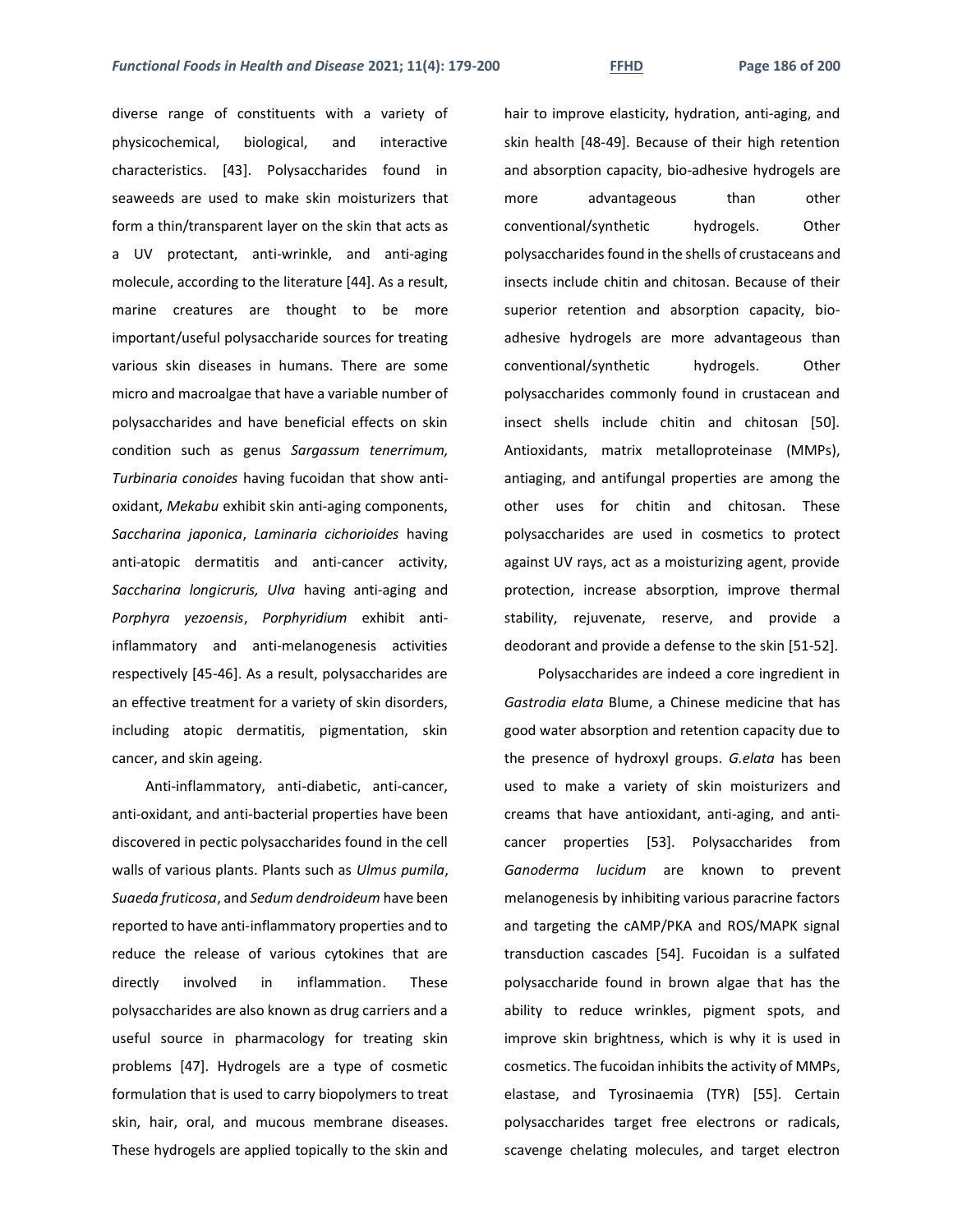transferability to reduce or inhibit the oxidative stress produced in skin fibroblasts [56]. In addition to marine polysaccharides, there are numerous largesized polysaccharides found in microorganisms or fungi that are used in anti-aging skin formulations that provide moist, smooth, wrinkle-free, and even skin tone. Large-sized polysaccharides, proteins, and fatty acids are primarily used in the manufacture of skin care products such as facial cleaning products, baby care, facial care, and body care products that provide skin smoothness and suppleness [57]. As a result of the findings, polysaccharides appear to be useful therapeutics for overcoming skin-related issues such as ageing, wrinkles, and pigmentation, as well as suppressing free radical generation during UV exposure.



**Figure 1.** Different types of Skin ailments and major potent properties of Polysaccharides.

*Nutraceuticals***:** Nutraceutical is a combination of two words 'nutrition' and 'pharmaceutical'. Stephen De Felice, the president and chairman of the Foundation for Creativity in Medicine (FIM) in Cranford, New Jersey (NJ), first invented the word nutraceutical in 1989. Nutraceuticals are divided into different food categories based on new products and therapeutic areas to treat a variety of health problems[58]. Polysaccharides are now proving to be a new frontier of pharmaceutics. They are used as dietary supplements to treat various disorders. The different species of marine algae and other microorganisms which contain high polysaccharides content are used in making thickening and gelling ingredients of food in many countries. Polysaccharides of natural origin are used as medicinal and dietary supplements because of their antimutagenic, tumor suppressor, anticoagulant, and immunostimulatory properties [59].

Dietary polysaccharides are mainly extracted from natural resources such as medicinal plants, fruits, vegetables, grains, algae, fungi, and mushrooms. Literature survey revealed that the dietary polysaccharides have the potential to overcome different ailments by exhibiting antioxidant, anti-inflammatory, anti-diabetic, hypoglycemic and hypolipidemic activities. *In-vitro*  and *in-vivo* studies revealed that the dietary polysaccharides can reduce sugar level by increasing β-cell mass, activating insulin receptors by triggering insulin signaling transduction pathways, and initiating PI3K/Akt pathway [60-61]. Dietary polysaccharides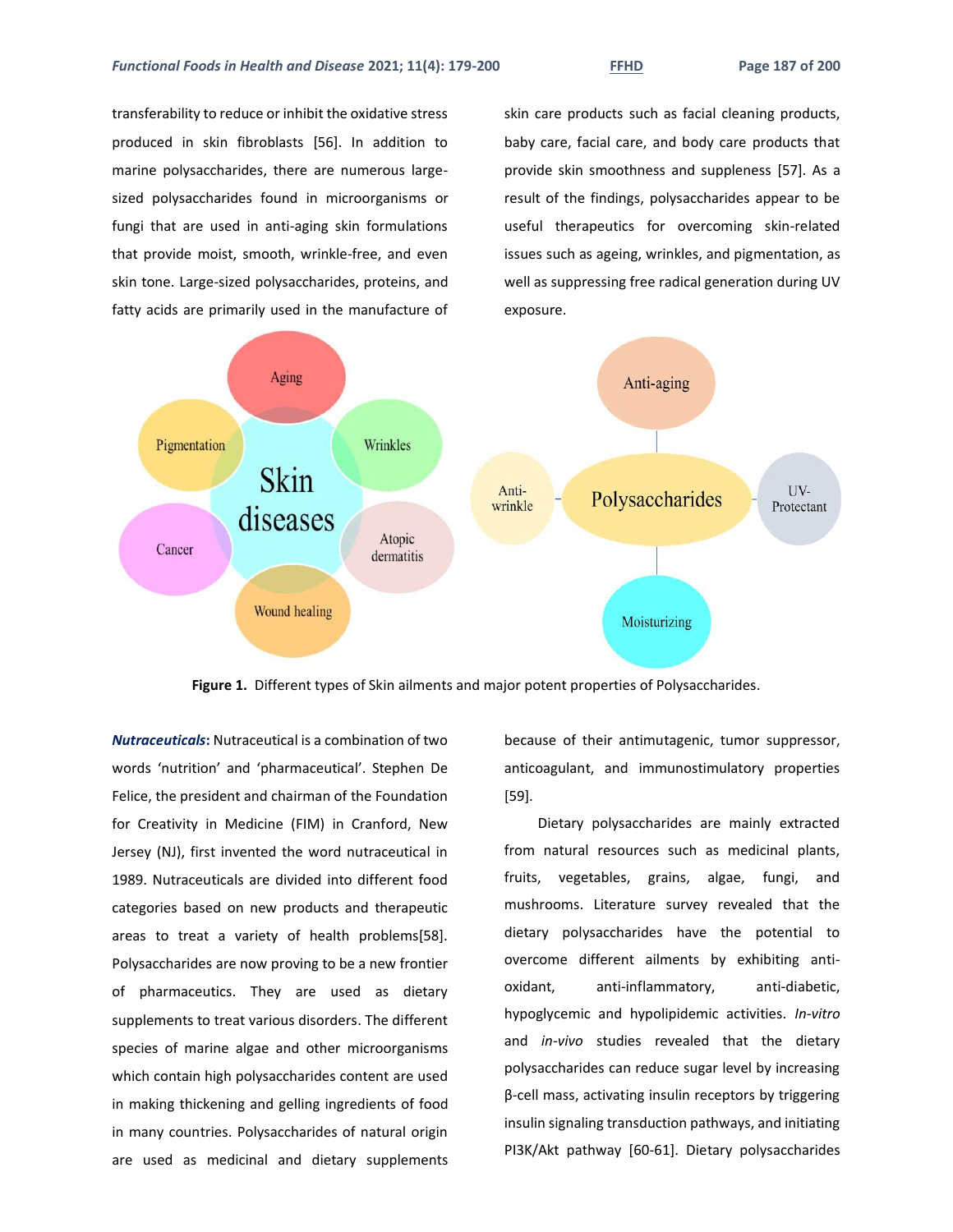and non-starch polysaccharides have a great impact on the gut functioning of humans and live stocks. These dietary fibers maintain normal intestinal functions by increasing gastrointestinal health. Besides this, non-starch polysaccharide (NSP) improves enzyme functioning which modulates nutrient digestion and increases response to infectious disease [62-63]. Another example of NSP is plantain which reduces the invasion and adhesion of bacteria *Salmonella typhimurium* to epithelial cell line and caecal crypts. This activity is mainly due to the presence of acidic/pectic (homogalacturonan-rich) components [64]. Despite this, fucoidan (lowmolecular-weight) possesses immunomodulatory activity by stimulating the innate immune system. These low molecular weight polysaccharides enhance the immunity by initiating the proliferation of splenocyte, the activity of natural killer (NK) cells, increased interleukin (IL-2 and IL-4), interferon, and phagocytic activities [65].

There are certain examples of edible mushrooms that are used as dietary supplements in various countries e.g., *Ganoderma lucidum* called "Lingzhi" in China or "Reishi" in Japan have been used to cure various disorders such as allergies, bronchitis, hepatitis, cancers, and immunological disorders. These activities are due to the presence of triterpenes and polysaccharides that are designated as markers officially in Chinese Pharmacopoeia (2015) [66]. The seaweed extracts along with polysaccharides prove a useful drug or dietary supplement to modulate or treat inflammatory bowel disease (IBD). The algal polysaccharides are not absorbed by the upper part of the gastrointestinal because of the resistance towards gastric juices and digestive enzymes. They serve as fermentation substrate for the microbial colonies present in the intestine [67]. Oxidative stress

is another major cause of the generation of different disorders including neurodegenerative disorders [68]. Several polysaccharides isolated from natural resources can scavenge free radicals and reduce oxidative damage. The polysaccharides derived from *Nostoc commune* are used as food and medicine and possess the ability to scavenge superoxide as well as hydroxyl anions. Similarly, *Zizyphus jujuba* has a higher concentration of uronic acid which is responsible for their stronger radical scavenging activity than other species [69]. The antioxidant or free radical scavenging activity of polysaccharides is due to the presence of carbonyl, hydroxyl, amino, and carboxyl groups which gives hydrogen to the electron-deficient molecules and results in the formation of alkoxyl products [70]. This mechanism results in the stoppage of the further radical chain reaction. Therefore, the neuroprotective effect of polysaccharides due to radical scavenging and regulation of enzyme activity is involved in the oxidative mechanism [71].

Fucoidan is a polysaccharide isolated from *Undaria pinnatifida* possesses anti-cancer, antioxidant, and anticoagulant activities*. In-vitro* analysis revealed that fucoidan shows antiproliferative activity towards various cell lines and activates/inhibits the various signaling pathways which involve cell proliferation and metastasis. So, fucoidans play an important role in the nutrition and health of humans and are used as a functional food to cope with diseases like arthritis, malaria, influenza, etc. [72]. Similarly, glucan polysaccharide shows an immunomodulatory effect in the gastrointestinal tract, blood, and spleen. Besides, these oral polysaccharides activate or stimulate the immune system and increase the chances of survival in cancer patients [73-75].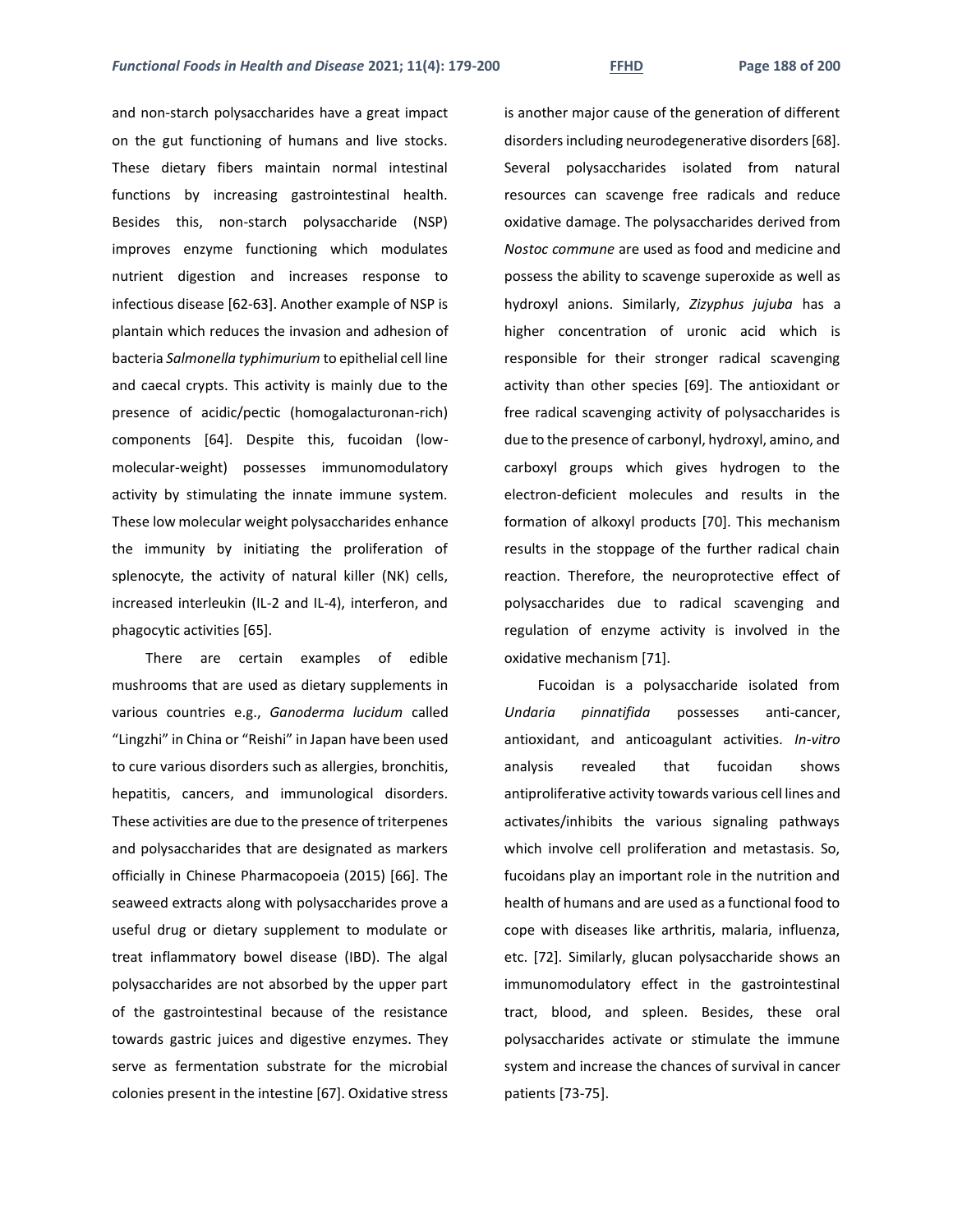

**Figure 2.** Schematic illustrations of physiochemical and biological properties of Polysaccharides.

The polysaccharides present in nutraceuticals have a potent role in improving the physiological functioning of many disease conditions including cancer and/or improving the health of consumers. Therefore, the above-referred suggestions, showed that the consumption of polysaccharides-rich nutraceuticals helps in minimizing the risk of several diseases.

# **Drug delivery systems**

Polysaccharides are the polymeric carbohydrate consisting of long chains of monosaccharide units which are linked by  $(β 1-4)$  glycosidic bonds. This natural-based structural material has wide applications in the field of biomedical research. Examples of different polysaccharides cargo systems to control delivery and use of their certain bioactive agents for various applications have been given in Table 2. In a conventional drug delivery system, the major problem is the clinical efficacy of low molecular weight macromolecules like proteins and oligonucleotides. These functional biomolecules have several limitations which include loss of bioactive structure before reaching the target site, insufficient cellular uptake, poor solubility, and the short half-life of plasma due to enzymatic degradation or swift renal clearance. The over-expression of efflux transporter results in drug resistance to non-specific cytotoxic drugs with explicit side effects due to off-target effects during chemotherapy. A new form of drug delivery system is developed which is based on nanoscale called a nanoscaled drug delivery system (nano DDS). Nanoscale drug delivery systems can address the limitations of conventional systems and provide great help in the development of personalized nanomedicine for non-infectious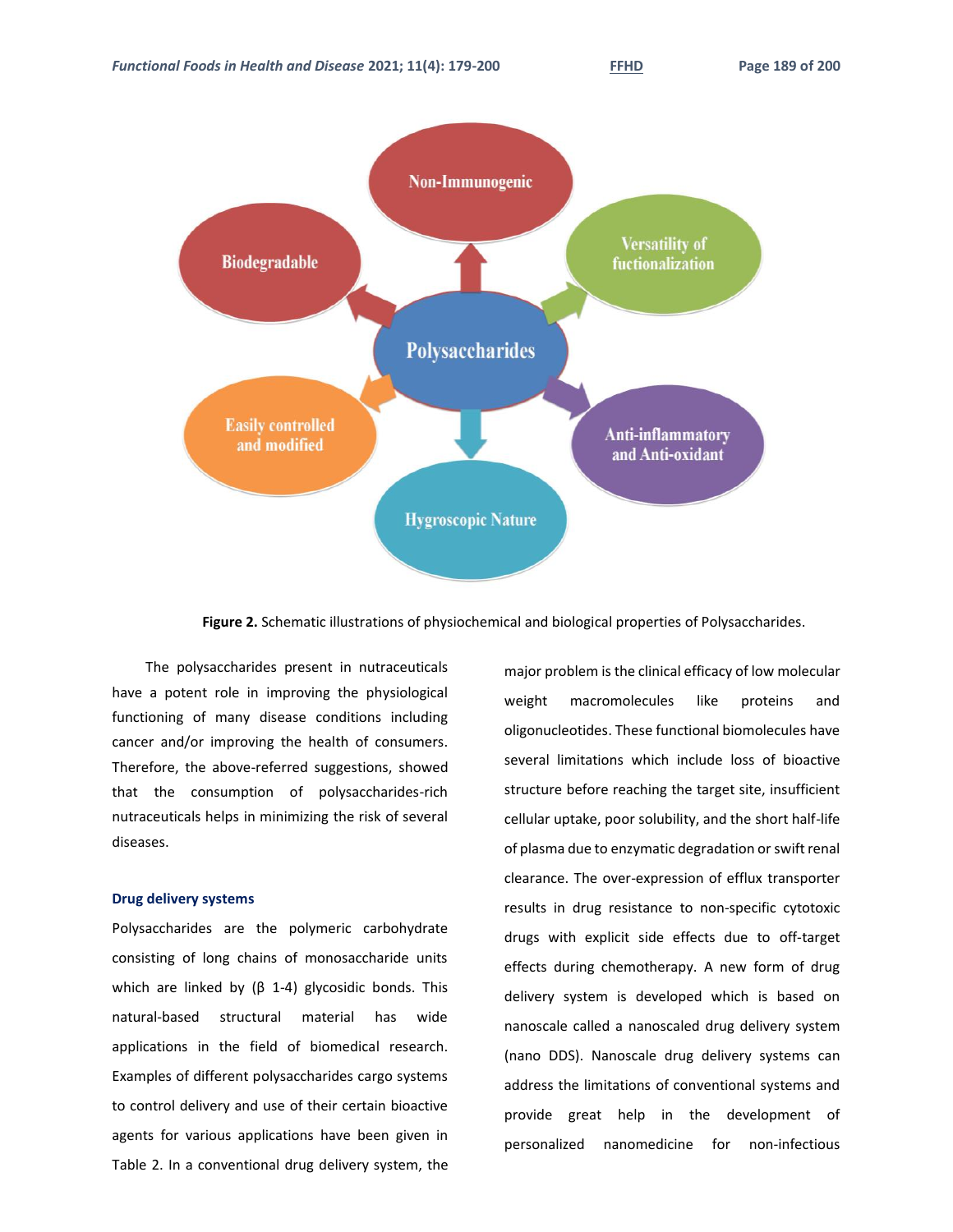diseases like cancer [76-77]. Polysaccharides used for the controlled drug delivery of anticancer agents have been enlisted in Table 3. Nano-vehicles are structures that are small in size having dimensions of nanoscale, and properly designed in such a way that they cross the smallest capillary walls. The nano-vehicles can evade clearance by a mononuclear phagocyte system (MPS) and remain in circulation for a longer duration because of enhanced permeability and retention effect [78-79].



**Figure 3.** Bioactivities of polysaccharides and their biological actions.

In the case of tissues having tumor macromolecules for example in blood vessels, the large nano-particles enter easily and are trapped in comparison to small nano-particles and low molecular weight molecules [80]. Bioactive molecules like cytokines and growth factors have a high molecular weight due to which they show limitations like immunogenicity, shorter half-lives, and instability in delivery both *in-vitro* and *in-vivo* systems. The drawbacks of high molecular weight bioactive molecules can be overcome by the modern drug formulation technology creation of "second generation" of protein drugs. Limitations associated with molecular weight, secondary structure, and availability of surface groups are tackled by the formation of polymer protein or fusion proteins whereas protein folding can be altered through and after by modification processes [81].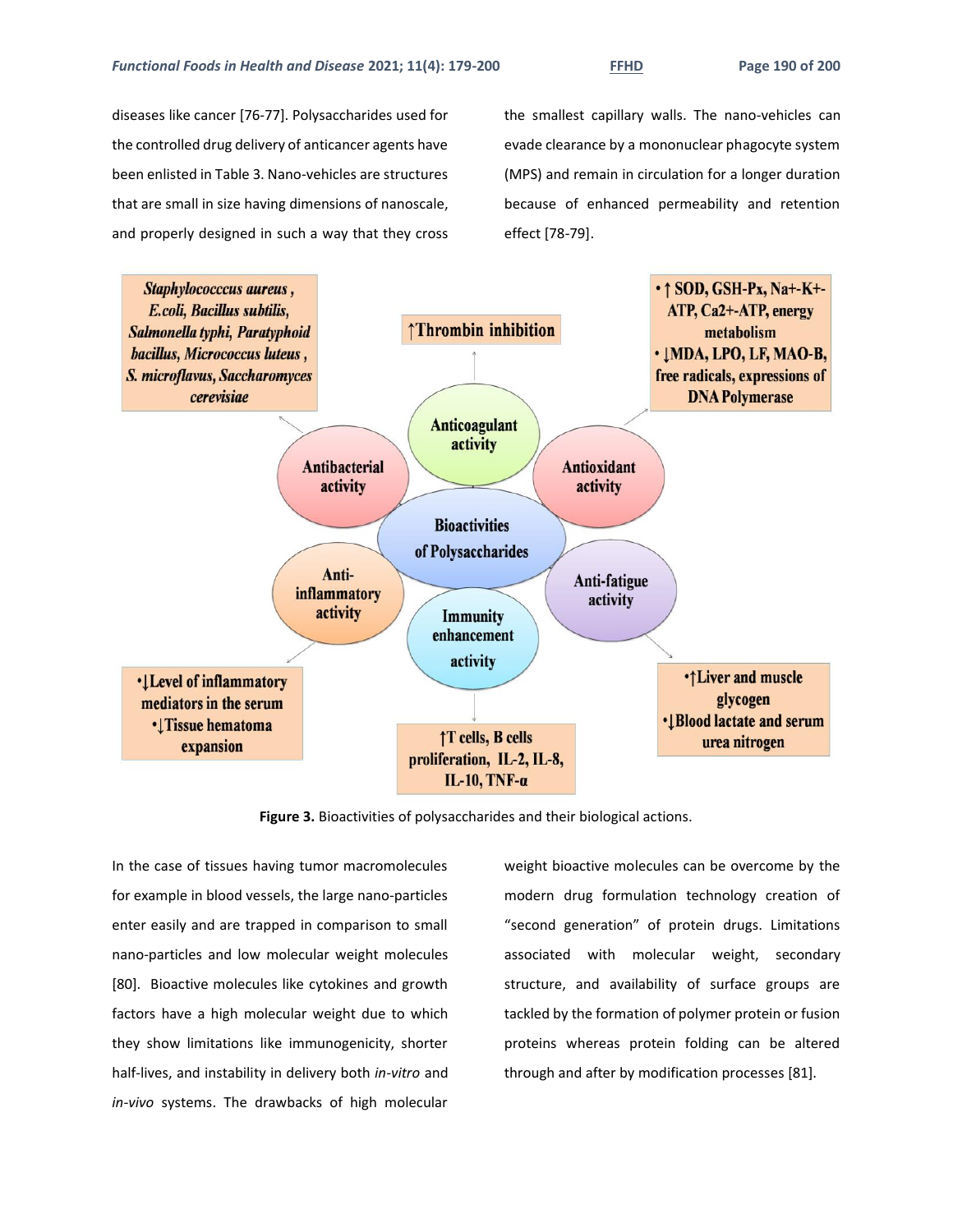**Table 2.** Examples of different polysaccharides cargo systems to control delivery, use of certain bioactive agents for various applications.

| Polysaccharide type                                                    | <b>Bioactive</b><br>agents                                 | <b>Application</b>                                          | Role in tissue engineering                                                                                                                               | Reference |
|------------------------------------------------------------------------|------------------------------------------------------------|-------------------------------------------------------------|----------------------------------------------------------------------------------------------------------------------------------------------------------|-----------|
| <b>Alginate</b>                                                        | <b>VEGF</b>                                                | Osteoporosis                                                | Promote osteogenesis<br>differentiation of hMSCs                                                                                                         | $[82]$    |
| <b>Alginate</b>                                                        | Human<br>fibroblast<br>growth factor 1<br>$(FGF-1)$        | Cartilage defects                                           | Promote in-vitro development<br>of mature adipocytes                                                                                                     | $[83]$    |
| <b>Alginate</b>                                                        | Human<br>fibroblast<br>growth factor<br>$1(FGF-2)$         | Peripheral artery<br>disease and coronary<br>artery disease | Promote neovascularization<br>and restore blood flow and<br>tissue function of the heart<br>muscle                                                       | $[84]$    |
| <b>Alginate</b>                                                        | $FGF-1$                                                    | Hypoxia                                                     | Enhancement of graft<br>neovascularization in a<br>retrievable rat tomentum<br>pouch                                                                     | [85]      |
| <b>Alginate</b>                                                        | Transforming<br>growth factor-<br>beta (TGF $\beta$ )      | Articular cartilage<br>defects                              | Controlled delivery of TGFB<br>selectively to the injury site<br>and improve the repair of<br>articular cartilage defects in the<br>rabbit model         | [86]      |
| Alginate                                                               | Insulin-like<br>growth factor-1<br>$(IGF-1)$               | Nervous system<br>disorders such as<br>stroke               | Enhanced the proliferation of<br>the encapsulated NSCs                                                                                                   | $[87]$    |
| <b>Alginate</b>                                                        | Amidated<br>pectin hosting<br>doxycycline<br>(Antibiotics) | <b>Wound healing</b>                                        | Inhibit bacterial-infection-<br>caused necrosis in the wound<br>healing process                                                                          | [88]      |
| <b>Hyaluronic acid</b>                                                 | None                                                       | Atherosclerosis                                             | Reach the atherosclerotic lesion<br>after systemic administration<br>with high potential as a carrier<br>for diagnosis and therapy of<br>atherosclerosis | $[87]$    |
| <b>Chitosan Hyaluronic</b><br>acid                                     | <b>VEGF</b>                                                | Development of<br>vascular network<br>during implantation   | Promote angiogenesis                                                                                                                                     | $[89]$    |
| <b>Alginate</b><br>microspheres within<br>hyaluronic acid<br>hydrogels | $TGF\beta 3$                                               | Cartilage repair                                            | Promote neo cartilage<br>formation                                                                                                                       | $[90]$    |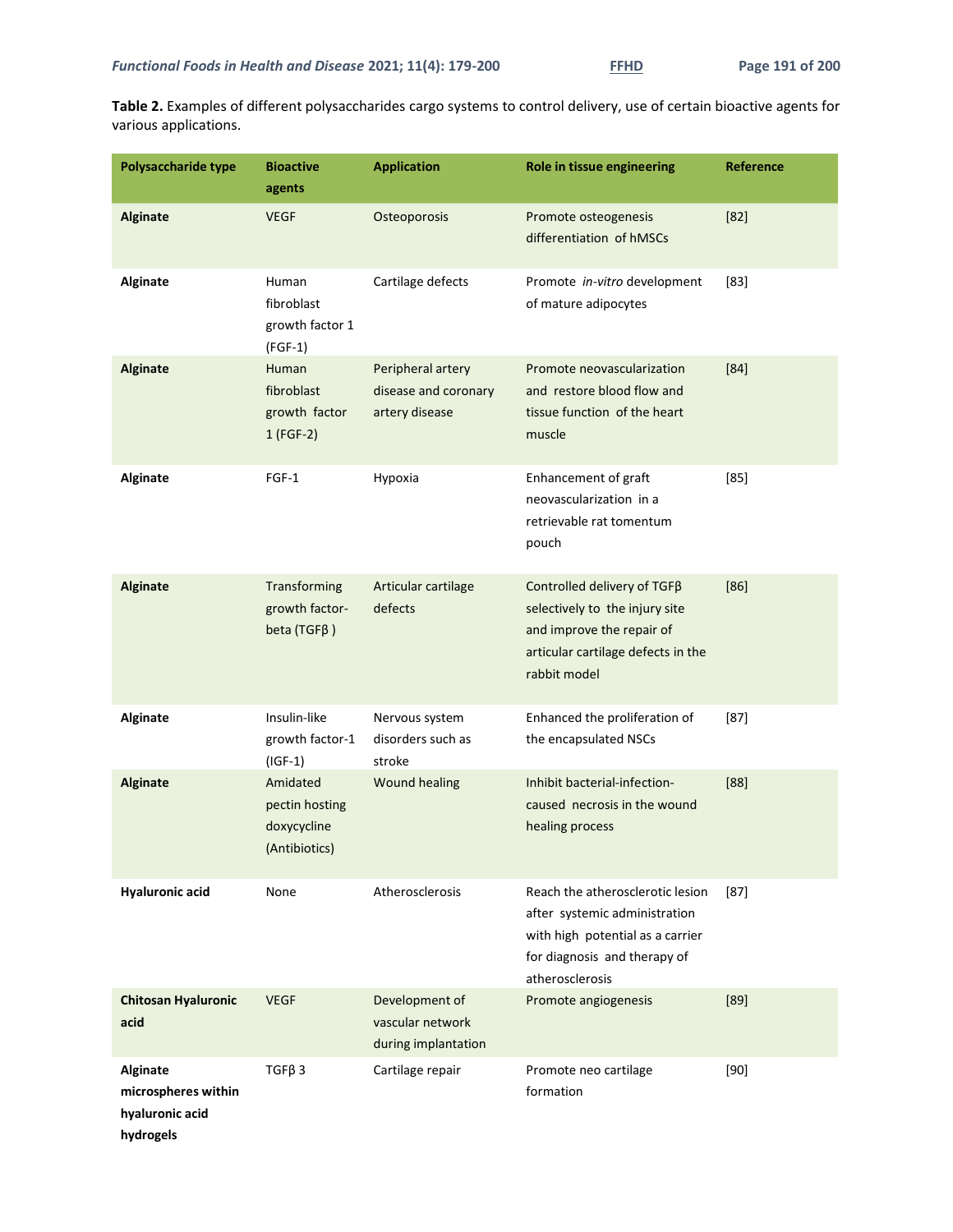| Polysaccharide                                   | Anticancer agent                       | Cancer type                                                | <b>Application</b>                                                                                                                                                           | Reference |
|--------------------------------------------------|----------------------------------------|------------------------------------------------------------|------------------------------------------------------------------------------------------------------------------------------------------------------------------------------|-----------|
| Chitosan                                         | siRNA for VEGRA,<br>VEGFR1, and VEGFR2 | <b>Breast cancer</b>                                       | Suppressive effect on VEGF<br>expression and tumor volume                                                                                                                    | [91]      |
| Alginate                                         | Doxorubicin                            | Liver tumor                                                | Tumor necrosis; heart cells and<br>healthy liver cells surrounding the<br>tumor were not affected                                                                            | $[92]$    |
| <b>Glycyrrhetinic acid-</b><br>modified alginate | Doxorubicin                            | Hepatoma<br>carcinoma                                      | Tumor inhabitation rate reach<br>79.3%                                                                                                                                       | $[93]$    |
| <b>Hyaluronic acid</b>                           | Cisplatin                              | Human malignant<br>gliomas                                 | Induce apoptosis                                                                                                                                                             | $[94]$    |
| Chitosan                                         | Destran-doxorubicin                    | Various cancer<br>types                                    | apoptosis<br>reduce<br>Induce<br>and<br>tumor size                                                                                                                           | $[95]$    |
| N-trimethyl chitosan                             | Cisplatin-alginate<br>complex          | Human ovarian<br>and lung<br>carcinoma                     | Induce apoptosis                                                                                                                                                             | $[96]$    |
| <b>Hyaluronic acid (HA)</b>                      | <b>None</b>                            | Xenograft<br>subcutaneous<br>dorsa of athymic<br>nude mice | To visualize the bio-distribution of<br>HA nano-particles accumulating<br>into the tumor with a combination<br>passable<br>of<br>the<br>and<br>active<br>targeting mechanism | $[97]$    |

**Table 3.** Examples of polysaccharide-based drug delivery systems for controlled delivery of anticancer agents.

Due to current limitations, available drugs fail to produce desired results as more and more diseases infiltrate human life. However, drug efficiency can be improved using effective drug delivery systems. The excellent properties of polysaccharides like structural stability, flexible chemical composition, biocompatibility and biodegradability make them suitable for their use in the drug delivery system commonly called polysaccharide-based drug delivery system. To increase the functional aspects of polysaccharide polymers, various chemical modifications have been explored. Novel engineering is also applied for the development of techniques and devices for efficient drug delivery systems. By using the different fields of science like chemistry and engineering the encapsulations of different types of drug molecules (like oligonucleotides, proteins and small molecules) with controlled drug release profiles to target tissue and improved pharmacokinetic/pharmacodynamic properties (PK/PD) are made possible. Polysaccharide-based drug delivery systems show the potential to enhance the therapeutic efficacy of biopharmaceutics supported by preclinical and clinical studies. There is a lower conversion rate of polysaccharide-based drug delivery systems into clinical studies, due to the limited knowledge of properties like targeting and therapeutic efficacy, drug-releasing properties, etc. We need to acquire more knowledge and understanding of material and tissue interaction to develop more efficient drug delivery systems. There is a need for compilations of characterization in both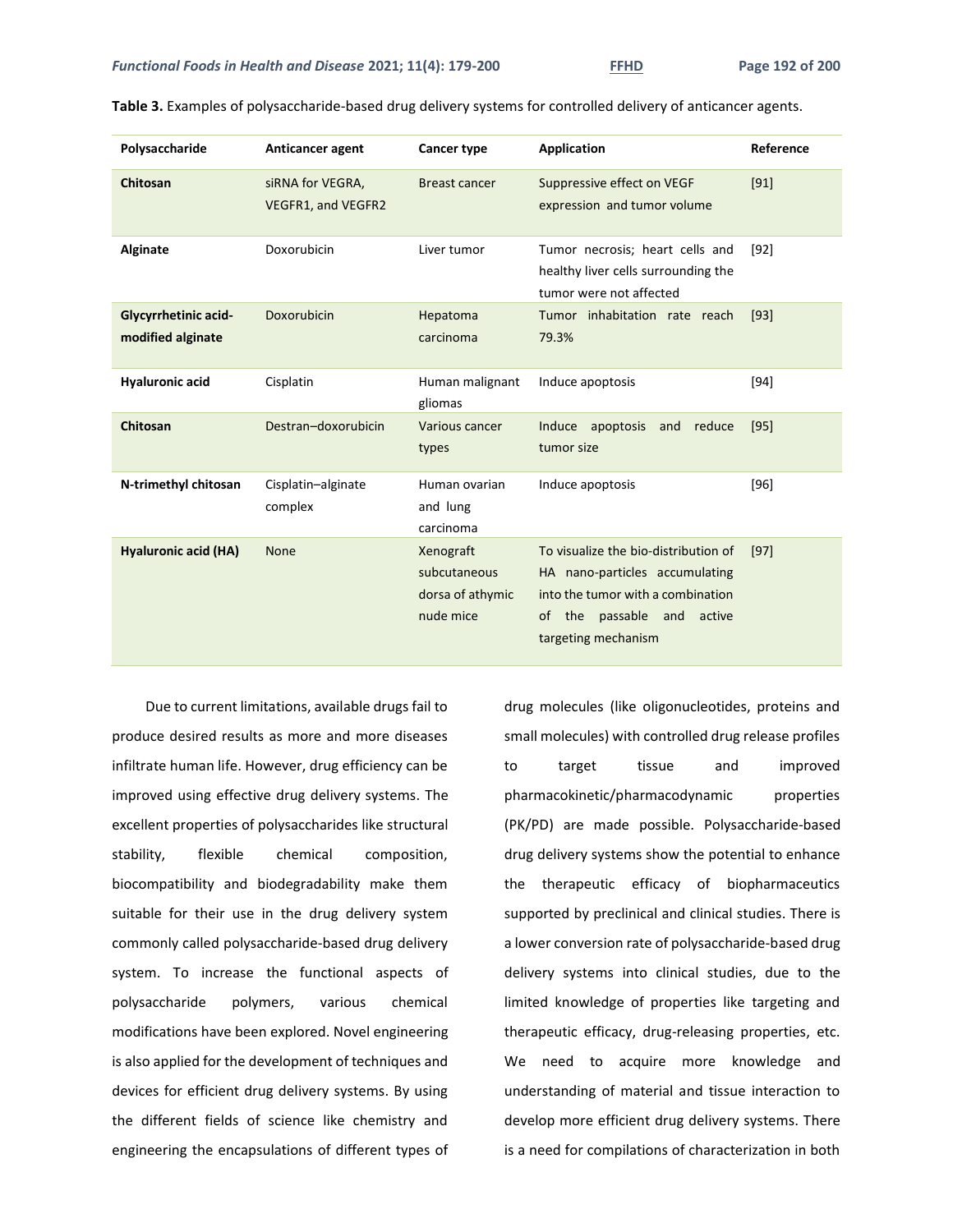*in-vitro* and *in-vivo* models, utilization of different aspects of sciences like engineering modeling and monitoring, chemical engineering, etc., to predict the results for clinical applications. The de-novo fabrication techniques will produce stable, evenly distributed polysaccharide-based drug carriers that can be used to modify the disease targeting models. In the future, the use of polysaccharides-based drug delivery systems and their clinical studies are expected to get popularized.

#### **Emerging biomedical applications**

Polysaccharides derived from plant sources, especially medicinal plants, have great acceptance. Examples of different medicinal plants having bioactive polysaccharides include *Acacia tortilis, Mactra veneriformis, Saccharina japonica, Dendrobium* plants*, Acanthopanax senticosus, Aloe barbadensis*, *Prunus persica, etc.* [98-99]. Many polysaccharides have a versatile range of biocompatible, physiochemical, and biodegradable properties, making them suitable and attractive candidates for biomedicine in recent decades [100]. It is evident that compared to synthetic polymers, plant-origin polysaccharides are readily recognized by the body as they mimic components found in biological extracellular matrices and have numerous potent bioactivities, including antioxidants, anticoagulants, antidiabetics, anti-osteoporosis, antitussive, anti-fatigue, and immunomodulatory functions [101-102].

Such pharmacological and bioactive applications are linked to their structural variability and flexibility to undergo a range of chemical modifications, thus altering the characteristics of polysaccharides for different purposes [103]. Moreover, the non-toxic nature without side effects of plant polysaccharides

contributes to the production of polysaccharidesbased biomaterials for various applications in regenerative medicines such as tissue engineering scaffolds, vaccine adjuvants, wound management products, drug carriers, medical fibers, and bio textiles [104]. Owing to these properties, the most commonly used polysaccharides in the biomedical field are alginate, fucoidan, chitosan, carrageenan, chondroitin sulfate, cellulose, hyaluronic acid, starch, and their derivatives [105].

The alginate-algal polysaccharide is a frequently used biomaterial as a hydrogel for wound healing, cartilage repair and tissue regeneration. Alginate crosslinked chitosan mixed membranes are useful for disposable wound dressings. Similarly, the essential oils encapsulated with sodium alginate matrices such as lavender, cinnamon, eucalyptus, tea tree, peppermint, lemongrass, and lemon oils are also significant because of their antimicrobial and antifungal efficacy [106]. Moreover, bilayer hydrocolloid films made up of alginate are suitable for the treatment of low suppurating wounds [107]. As a bioadhesive, carrageenan in the poloxamer gels enabled the ease of delivering drugs to the mucosal system. Chitosan is useful for creating self-expanding stents [105]. In bone tissue engineering, alginate, chitosan, dextran, and hyaluronic acid are key candidates for the creation of tissue scaffolds as they form loose viscoelastic gel through non-covalent interactions in aqueous vehicles [108]. The cationic polysaccharide chitosan made up of Nacetylglucosamine is known for improving bone formation as well as wound healing, thus function as an efficient scaffolding material for *in-vitro* tissueengineered bone formation and osteoblast transplantation for *in-vivo* bone regeneration [109]. Dendritic cell (DC) vaccines are a promising, modern, and evolving form of immune treatment for cancer. It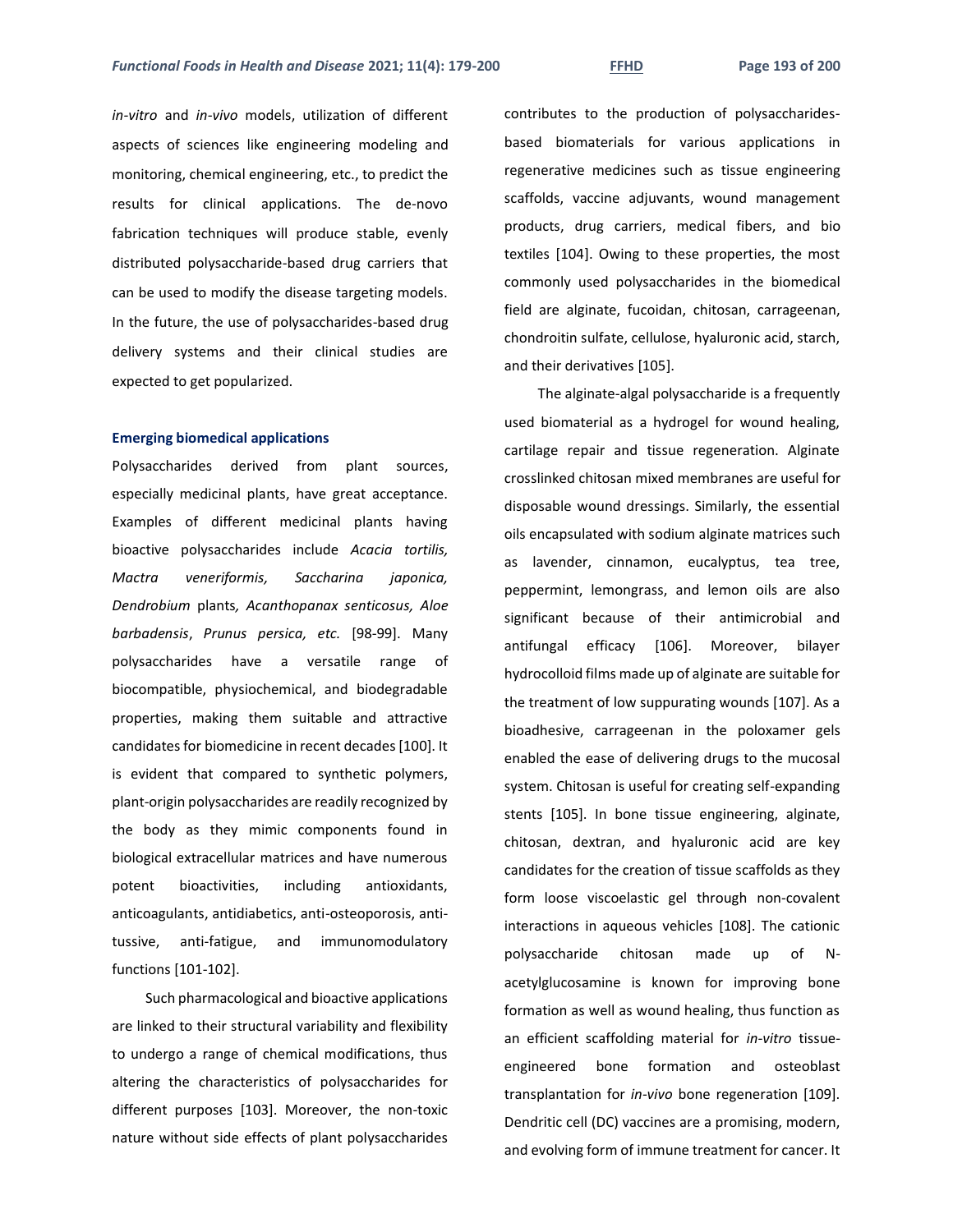is found that the DC-based cancer vaccine can result from the bioactivity of glucans extracted from the *Astragalus membranaceus* and *Codonopsis pilosulae* plants [110]. Chitosan-crosslinked surgical sutures with genipine and hyaluronic acid are used as meso threads for suturing postoperative wounds and also in plastic surgery [111]. A xylan derivative, pentosane polysulfate, derived from beechwood is another medical agent that is used for the treatment of interstitial cystitis, a bladder pain condition. For the manufacturing of long-term drug-release systems, nano fibrillated cellulose-based films are used in the pharmaceutical industry [29]. For applicability as drug excipients, the high mucilaginous content of psyllium seeds and husk is an important feature. Various maca polysaccharide health products from the plant *Lepidium meyenii* (Walp.) (Maca) are available in the

market, for example, MACA capsules to enhance sexual function; MACA COMPLEX to improve body function; MEN'S Maca Man to enhance blood flow [112].

The multiple bioactivities of different polysaccharides have been exploited for their clinical applications so far. Because of the ongoing efforts to optimize the capacity of polysaccharides as therapeutics and raw materials for use in the biomedical engineering and pharmaceutical industries, the range of applications of polysaccharides will be extended to include novel advantages not achieved with existing polymers.

#### **In health**

*Energy balance/satiety***:** WHO recommends taking a 55% portion of energy from a carbohydrate source. But due to differences in site, rate, the extent of digestion, and yield of metabolic energy, care has to be taken for taking polysaccharides. As the fully fermented resistant starch yields only 8.8 kJ/g while

glucose yields 17 kJ/g. The physiological impact of polysaccharides is controversial due to the difference in the metabolism of different types of polysaccharides. For example, sugar-sweetened foods are known to cause obesity while satietypromoting more complex polysaccharides are used to help the weight loss [113]. Out of several, three mechanisms are explained: (1) effect of hormones i.e., insulin and gastrointestinal hormones, (2) physical properties of polysaccharides, and (3) fermentation of resistant starch to short-chain fatty acids by colonic microflora. However, foods with low sugar content and high resistant starch are correlated to aid weight loss [113].

*Glycemia:* Digestion of polysaccharides regulates the levels of glucose and insulin in the blood [114]. The glycemic index usually refers to the glycemic response of available carbohydrates from food relative to the equal amount of actual carbohydrates [115]. Examples of food having a high glycemic index include potato, white bread, and low glycemic index (GI) include legumes, fruits. The speed and amount of starch digested in the lumen of the intestine play an important role in the regulation of glucose and insulin homeostasis [114]. Hence the glycemic index of any food plays an important role for people with abnormalities specifically diabetes. Foods with a low glycemic index digest slowly and do not give a sharp rise in glucose levels and hence can be helpful for the management of diabetes and, obesity [116].

*Colonic health***:** The degree of breakdown of food after swallowing in the upper gastrointestinal tract is important as it decides the extent of fermentation to take place in the colon for complete digestion [117]. This also determines the appetite through a colonic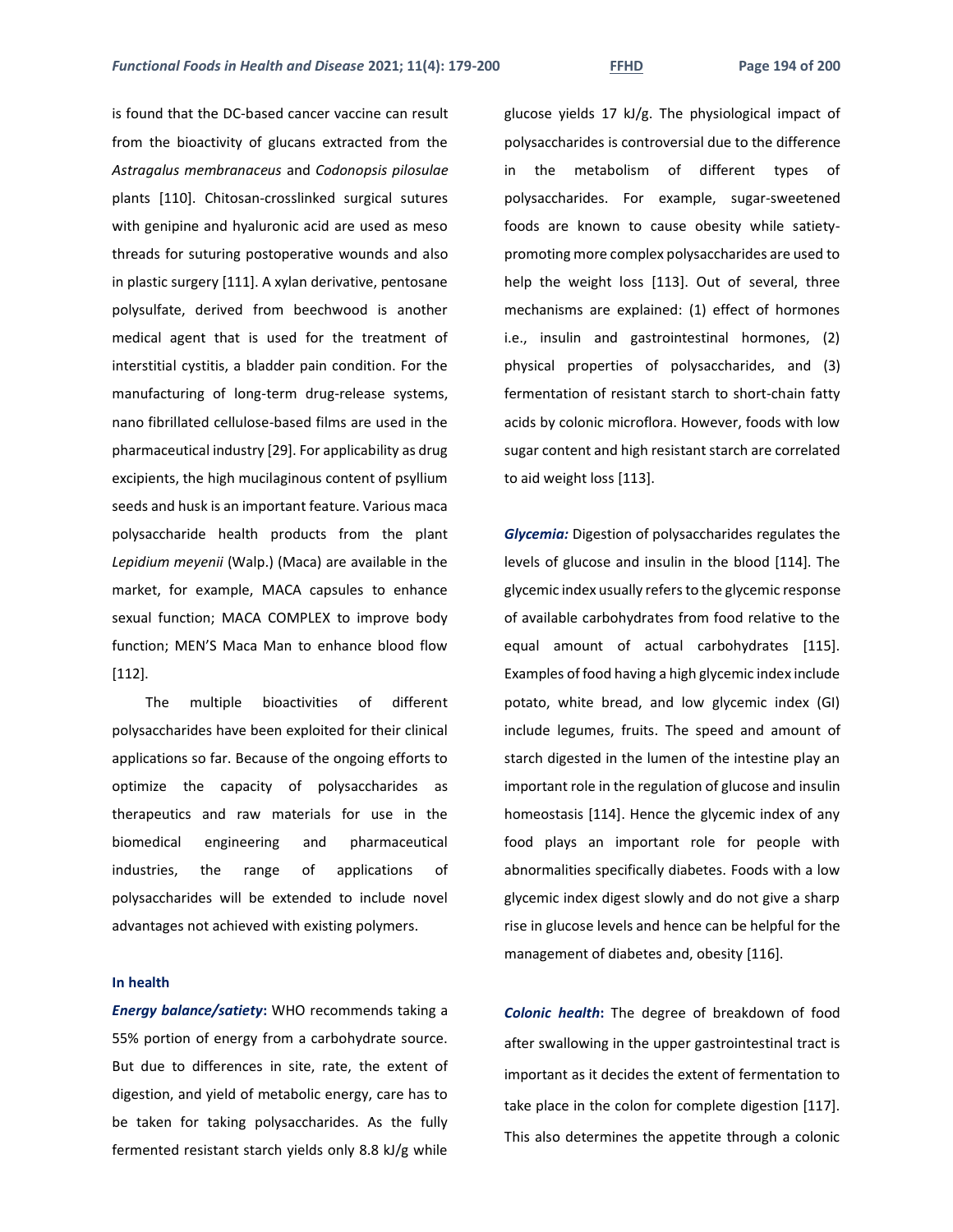feedback mechanism. The digestion of food in the colon influences the whole body through regulation of the immune system, neuronal system and hormonal feedback to the upstream gastrointestinal tract [118]. The colonic health impacts energy metabolism through hormonal feedback from the pancreas and adipose tissue [119]. Furthermore, it is estimated that obesity is directly linked with the efficient fermentation of undigested food by colonic microbiota [120].

*Vascular function***:** Polysaccharides specifically nonstarch suspend the absorption of bile acids resulting in the formation of new bile acids from cholesterol [121-122]. Hence the NSPs help to reduce the fasting cholesterol levels and ultimately reduce the risk of cardiac arrest [123].

## **CONCLUSION**

Presently, more and more complicating diseases are making their way in human life, and the available synthetic drugs in the market fail to produce desired results due to many limitations. Plant-based polysaccharides are emerging natural candidates for their vital role in health, diet, and food processing. With more advancement in the biomedical field, the research on plant polysaccharides is gaining more comprehensive attention and their wide therapeutic applications make them a significant guide for the production of new drugs. Researchers are using their characteristic feature of invoking the immune system for vaccination and drug delivery applications. Moreover, the excellent properties of polysaccharides like structural stability, flexible chemical composition, biocompatibility, and biodegradability make them suitable for their utility in several other industries such as cosmetic and

nutraceutical. Soon, exploitation of unexplored properties of known polysaccharides, as well as the discovery of new ones, will be beneficial for the wellbeing of society.

**Abbreviations:** HA: Hyaluronan, CMC: Carboxymethyl cellulose**,** MGAM: Maltase-glucoamylase**,**  MMP:Matrix metalloproteinase, FIM:Foundation for Innovation in Medicine**,** IBD: Inflammatory bowel disease**,** MPS: Mononuclear phagocyte system**,** Nano-DDS: Nanoscaled drug delivery system**,** PK/PD: Pharmacokinetic/pharmacodynamic properties **Conflict of Interest:** The authors declare that there is no conflict of interest.

**Author Contribution:** DS, BS, and SA conceived the idea; DS, AB, PK, PS, AK, HK, SS, AR, AB and SA collected the material and wrote the paper; HSB, BS and SA reviewed the manuscript and made the corrections. All the authors approved the final manuscript.

**Funding:** No funding was received for this study.

**Acknowledgments:** Authors acknowledge Rashtriya Uchchatar Shiksha Abhiyan (RUSA), Government of India, New Delhi for providing research infrastructure. Davinder Singh thanks Indian Council of Medical Research, New Delhi and Department of Science and Technology-Science, Education and Research Board, New Delhi for providing fellowship.

#### **REFERENCES**

- 1. Dumitriu S: Polysaccharides as biomaterials. Polymeric Biomaterials. Edited by Dumitriu S and Dekker M. New York; 2002, 1–61.
- 2. Spagnoli C, Korniakov A, Ulman A, Balazs EA, Lyubchenko YL, Cowman M: Hyaluronan conformations on surfaces: effect of surface charge and hydrophobicity. Carbohydrate Research 2005, 340:929- 941.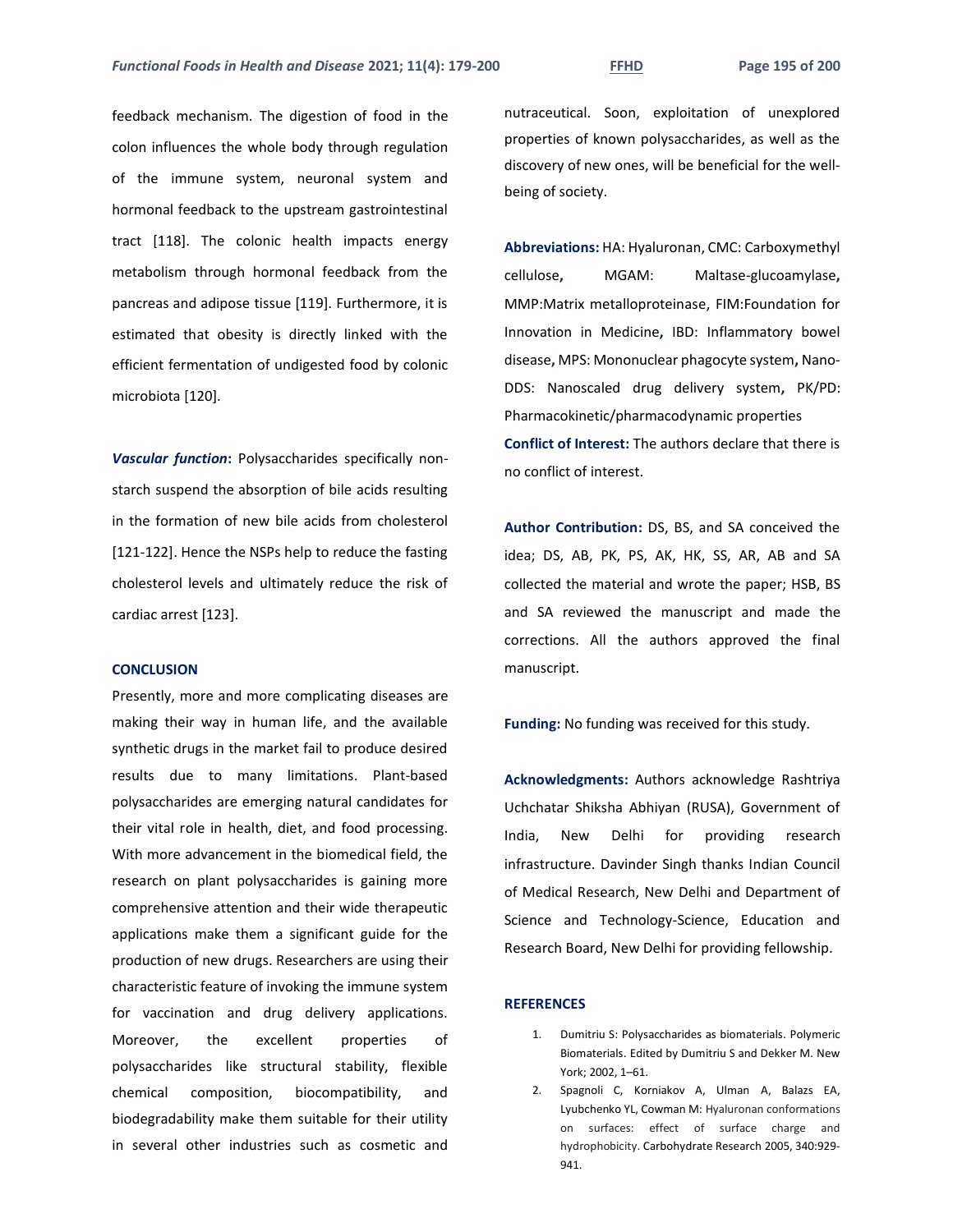- 3. Rinaudo M, Auzely R, Mazeau K: Polysaccharides and carbohydrate polymers. Encyclopedia of Polymer Science and Technology. Volume 11. Edited by Wiley J. New York; 2004:200–261.
- 4. Geremia R, Rinaudo M: Biosynthesis, structure, and physical properties of some bacterial polysaccharides. Polysaccharides: Structural Diversity and Functional Versatility. Volume 15. Edited by Dimitriu S and Dekker M. New York; 2005:411–430.
- 5. Milas M, Rinaudo M: Characterization and properties of hyaluronic acid (hyaluronan). Polysaccharides: Structural Diversity and Functional Versatility. Volume 22. Edited by Dimitriu S and Dekker M. New York; 2005:535-549.
- 6. Ebihara K, Schneeman BO: Interaction of bile acidsm, phospholipids, cholesterol and triglyceride with dietary fibers in the small intestine of rats. Journal of Nutrition 1989, 119:1100-1106.
- 7. Lin HC, Moller NA, Wolinsky MM, Kim BH, Doty JE, Meyer JH: Sustained slowing effect of lentils on gastric emptying of solids in humans and dogs. Gastroenterology 1992, 107:792-787.
- 8. Spiller RC: Cholesterol, fibre, and bile acids. Lancet 1996, 347:415-416.
- 9. Blackburn NA, Redfern JS, JarjisH, Holgate AM, Hanning I, Scarpello JHB, et al: The mechanism of action of guar gum in improving glucose tolerance in man. Clinical Science 1984, 66:329-336.
- 10. Read NW: Dietary fiber and the gut: action in gastrointestinal disorders. Gastrointestinal Disease— Pathophysiology Diagnosis Management. Edited by Sleisenger MH and Fordtran JS. Philadelphia:Saunders;1993, 2:2097-2101.
- 11. Satchithanandam S, Vargofcak-Apker M, Calvert RJ, Leeds AR, Cassidy MM: Alteration of gastrointestinal mucin by fiber feeding in rats. Journal of Nutrition 1990, 120:1179-1184.
- 12. Satchithanandam S, Klurfeld DM, Calvert RJ, Cassidy MM: Effects of dietary fibers on gastrointestinal mucin in rats. Nutrition Research 1996, 16:1163-1177.
- 13. Marlett JA: Sites and mechanisms for the hypocholesterolemic actions of soluble dietary fiber sources. Dietary Fiber in Health and Disease. Advances in Experimental Medicine and Biology. Volume 427. Edited by Kritchevsky D and Bonfield C. Massachusetts: Springer; 1997:109-121.
- 14. Flourie B, Vido N, Florent CH, Bernier JJ: Effect of pectin on jejunal glucose absorption and unstirred layer thickness in normal man. Gut 1984, 25:936-941.
- 15. Edwards CA: The physiological effects of dietary fiber. Advances in Experimental Medicine and Biology 1995, 46-57.
- 16. Norton I, Fryer P, Moore S: Product/process integration in food manufacture: Engineering sustained health. AIChE Journal 2006, 52:1632-1640.
- 17. Evans ID, Haisman DR, Elson EL, PasternakC, McConnaughey WB: The effect of salivary amylase on

the viscosity behaviour of gelatinised starch suspensions and the mechanical properties of gelatinised starch granules. Journal of the Science of Food and Agriculture 1986, 37:573-590.

- 18. Hoebler MF, Devaux A, Karinthi C, Belleville JL, Barry C:Particle size of solid food after human mastication and in vitro simulation of oral breakdown. International Journal of Food Sciences and Nutrition 2000, 51:353- 366.
- 19. Malagelada JR, Longstreth GF, Summerskill WHJ, GoL W: Measurement of gastric functions during digestion of ordinary solid meals in man. Gastroenterology 1976, 70:203-210.
- 20. Wickham MJ, Faulks RM, Mann J, Mandalari G: The design, operation, and application of a dynamic gastric model. Dissolution Technologies 2012, 19:15-22.
- 21. Sim L, Quezada-Calvillo R, Sterchi EE, Nichols BL, Rose DR: Human intestinal maltase–glucoamylase: crystal structure of the N-terminal catalytic subunit and basis of inhibition and substrate specificity. Journal of Molecular Biology 2008, 375:782-792.
- 22. Ulmius M, Adapa S, Önning G, Nilsson L: Gastrointestinal conditions influence the solution behaviour of cereal β-glucans in vitro. Food Chemistry 2012, 130:536-540.
- 23. Asp NG, Van Amelsvoort JM, Hautvast JGAJ: Nutritional implications of resistant starch. Nutritional Research Reviews. Volume 9. Edited by Edwards C. Cambridge University Press; 1996:1-31.
- 24. Topping D, Bajka BH, Bird AR, Clarke JM, Cobiac L, Conlon MA, et al: Resistant starches as a vehicle for delivering health benefits to the human large bowel. Microbial Ecology in Health and Disease 2008, 20:103- 108.
- 25. Mishra S, Monro J: Wholeness and primary and secondary food structure effects on in vitro digestion patterns determine nutritionally distinct carbohydrate fractions in cereal foods. Food Chemistry 2012, 135:1968-1974.
- 26. Hughes SA, Shewry P, Gibson GR, McCleary BV, Rastall RA: In vitro fermentation of oat and barley derived βglucans by human faecal microbiota. FEMS Microbiology Letters 2008, 64:482-493.
- 27. Manning TS, Gibson GR: Microbial-gut interactions in health and disease. Prebiotics. Best Practices & Research: Clinical Gastroenterolology 2004, 18:287- 298.
- 28. Monro JA, Mishra S: Digestion-Resistant Remnants of Vegetable Vascular and Parenchyma Tissues Differ in Their Effects in the Large Bowel of Rats. Food Digestion 2010, 1:47-56.
- 29. Ullah S, Khalil AA, Shaukat F, Song Y: Sources, extraction and biomedical properties of polysaccharides. Foods 2019, 8:304. DOI: [https://doi.org/10.3390/foods8080304.](https://doi.org/10.3390/foods8080304)
- 30. Lee BH,: Fundamentals of food biotechnology. Food Science and Technology. 1st Edition. VCH-Wiley; 1996.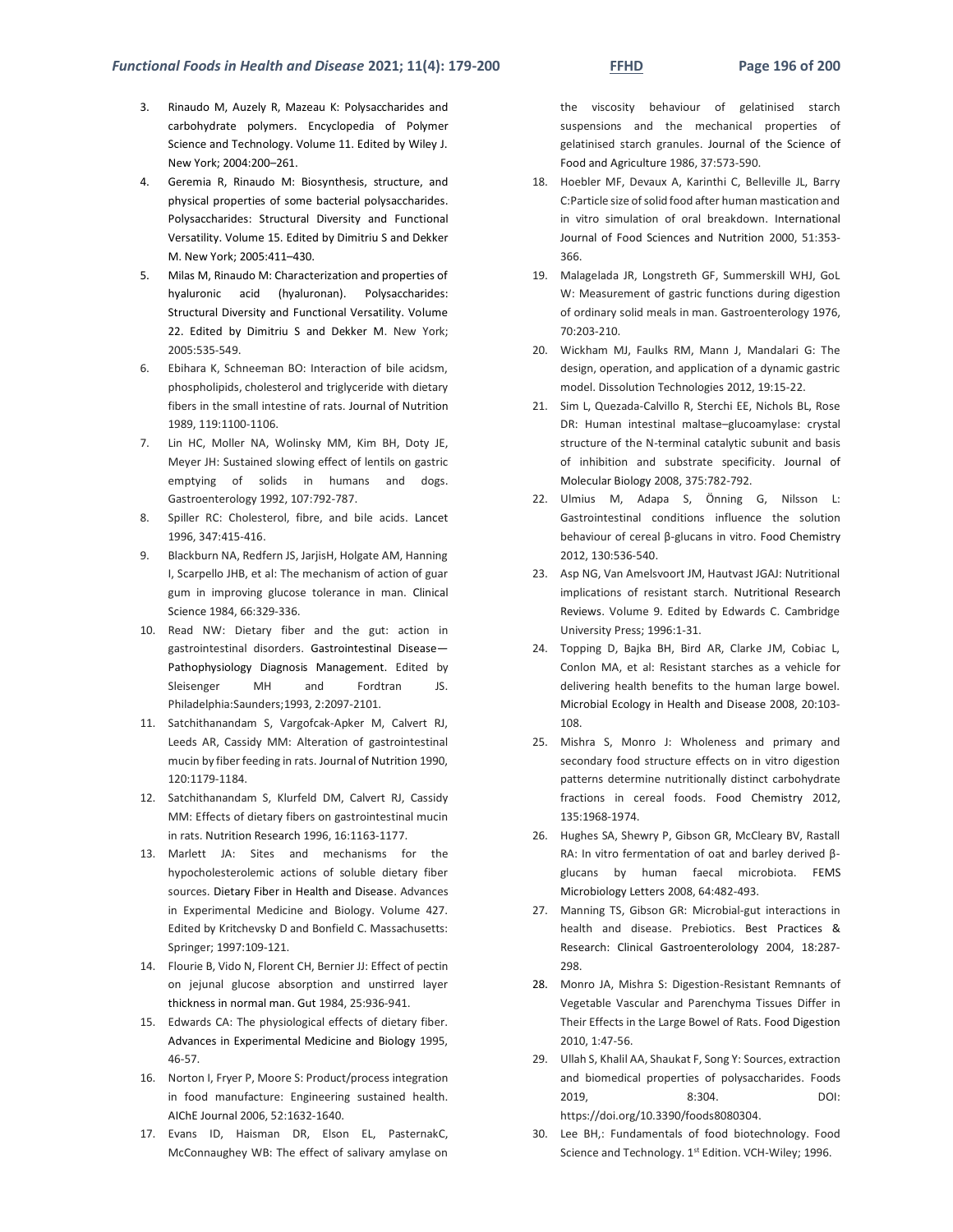- 31. Malhotra VK: Biochemistry for Students. 11th Edition. JP Medical Ltd; 2011.
- 32. Lovegrove A, Edwards CH, De Noni I, Patel H, EI SN, Grassby T, et al: Role of polysaccharides in food, digestion, and health. Critical Reviews in Food Science and Nutrition 2017, 57:237-253.
- 33. Tian J, Chen J, Ye X, Chen S: Health benefits of the potato affected by domestic cooking: A review. Food Chemistry 2016, 202:165-175.
- 34. Perin D, Murano E: Starch Polysaccharides in the Human Diet: Effect of the Different Source and Processing on its Absorption. Natural Product Communications 2017, 12:837-853. DOI: [https://doi.org/10.1177/1934578X1701200606.](https://doi.org/10.1177/1934578X1701200606)
- 35. Raigond P, Ezekiel R, Raigond B: Resistant starch in food: a review. Journal of the Science of Food and Agriculture 2015, 95:1968-1978.
- 36. Zhang G, Ao Z, Hamaker BR: Slow digestion property of native cereal starches. Biomacromolecule 2006, 7:3252–3258.
- 37. Zhua L, Liua Q, Wilson JD, Gu M, Shi Y: Digestibility and physicochemical properties of rice (Oryza sativa L.) flours and starches differing in amylose content. Carbohydrate Polymers 2011, 86:1751-1759.
- 38. Huang F, Guo Y, Zhang R, Yi Y, Deng Y, Su D, et al.: Effects of drying methods on physicochemical and immunomodulatory properties of polysaccharideprotein complexes from litchi pulp. Molecules 2014, 19:12760-12776.
- 39. Lin LM, Zhao LJ, Deng J, Xiong SH, Tang J, Li YM, et al.: Enzymatic Extraction, Purification, and Characterization of Polysaccharides from Penthorum chinense Pursh: Natural Antioxidant and Anti-inflammatory. BioMed Research International 2018. DOI: [https://doi.org/10.1155/2018/3486864.](https://doi.org/10.1155/2018/3486864)
- 40. Xu SY, Huang X, Cheong KL: Recent Advances in Marine Algae Polysaccharides: Isolation, Structure, and Activities. Marine Drugs 2017, 15:388. DOI: [https://doi.org/10.3390/md15120388.](https://doi.org/10.3390/md15120388)
- 41. Raposo MFDJ, De Morais RMSC, and Bernardo de Morais AMM: Bioactivity and Applications of Sulphated Polysaccharides from Marine Microalgae. Marine Drugs 2013, 11:233-252.
- 42. Michalak I, Chojnacka K, Saeid A: Plant Growth Biostimulants, Dietary Feed Supplements and Cosmetics Formulated with Supercritical CO2 Algal Extracts. Molecules 2017, 22:66.
- 43. Shu GW, He YX, Lei N, Cao JL, Chen H, Chen L: Cellulase-Assisted Extraction of Polysaccharides from White Hyacinth Bean: Characterization of Antioxidant Activity and Promotion for Probiotics Proliferation. Molecules 2017, 22:1764.
- 44. Lin CP, Tsai SY: Differences in the Moisture Capacity and Thermal Stability of Tremella fuciformis Polysaccharides Obtained by Various Drying Processes. Molecules 2019, 24:2856.
- 45. Kim JH, Lee JE, Kim KH, Kang NJ: Beneficial Effects of Marine Algae-Derived Carbohydrates for Skin Health. Marine Drugs 2018, 16:459.
- 46. Jonsson M, Allahgholi L, Sardari RRR, Hreggviðsson GO, Nordberg Karlsson E: Extraction and Modification of Macroalgal Polysaccharides for Current and Next-Generation Applications. Molecules 2020, 25:930.
- 47. Minzanova ST, Mironov VF, Arkhipova DM, Khabibullina AV, Mironova LG, Zakirova YM, et al.: Biological Activity and Pharmacological Application of Pectic Polysaccharides: A review. Polymers 2018, 10:1407.
- 48. Mitura S, Sionkowska A, Jaiswal A: Biopolymers for hydrogels in cosmetics: review. Journal of Materials Science: Materials in Medicine 2020, 32:1-14.
- 49. Zagórska-Dziok M, Sobczak M: Hydrogel-Based Active Substance Release Systems for Cosmetology and Dermatology Application: A Review. Pharmaceutics 2020, 12:396.
- 50. Elieh-Ali-Komi D, Hamblin MR: Chitin and Chitosan: Production and Application of Versatile Biomedical Nanomaterials. International Journal of Current Advanced Research 2016, 4:411.
- 51. Casadidio C, Peregrina DV, Gigliobianco MR, Deng S, Censi R, Di Martino P: Chitin and Chitosans: Characteristics, Eco-Friendly Processes, and Applications in Cosmetic Science. Marine Drugs 2019, 17:369.
- 52. Aranaz I, Acosta N, Civera C, Elorza B, Mingo J, Castro C, et al: Cosmetics and Cosmeceutical Applications of Chitin, Chitosan and Their Derivatives. Polymers 2018,  $10.213$
- 53. Zhu H, Liu C, Hou J, Long H, Wang B, Guo DA: Gastrodia elata Blume Polysaccharides: A Review of Their Acquisition, Analysis, Modification, and Pharmacological Activities. Molecules 2019, 24:2436.
- 54. Hu Y, Zeng H, Huang J, Jiang L, Chen J, Zeng Q: Traditional Asian Herbs in Skin Whitening: The Current Development and Limitations. Front 2020, 11:982.
- 55. Azam MS, Choi J, Lee MS, Kim HR: Hypopigmenting Effects of Brown Algae-Derived Phytochemicals: A Review on Molecular Mechanisms. Marine Drugs 2017, 15:297.
- 56. Chen SK, Hsu CH, Tsai ML, Chen RH, Drummen GP: Inhibition of Oxidative Stress by Low-Molecular-Weight Polysaccharides with Various Functional Groups in Skin Fibroblasts. International Journal of Molecular Sciences 2013, 14:19399-19415.
- 57. Corinaldesi C, Barone G, Marcellini F, Dell'Anno A, Danovaro R: Marine Microbial-Derived Molecules and Their Potential Use in Cosmeceutical and Cosmetic Products. Marine Drugs 2017, 15:118.
- 58. Das L, Bhaumik E, Raychaudhuri U, Chakraborty R: Role of Nutraceuticals in Human Health. International Journal of Food Sciences & Technology 2012, 49:173- 183.
- 59. Fedorov SN, Ermakova SP, Zvyagintseva TN, Stonik, VA: Anticancer and Cancer Preventive Properties of Marine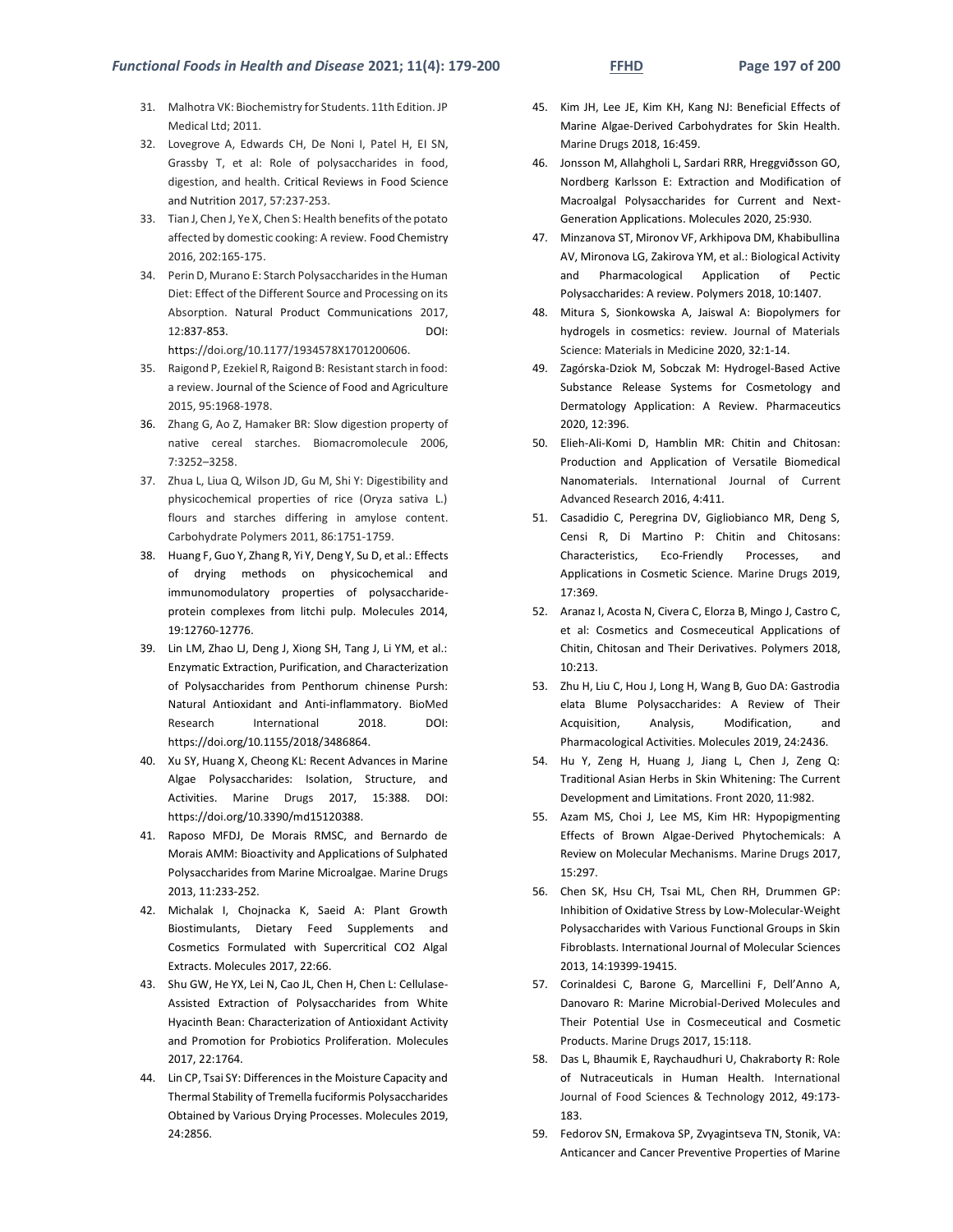Polysaccharides: Some Results and Prospects. Marine Drugs 2013, 11:4876-4901.

- 60. Ganesan K, Xu B: Anti-Diabetic Effects and Mechanisms of Dietary Polysaccharides. Molecules 2019, 24:2556.
- 61. Ahmadi S, Mainali R, Nagpal R, Sheikh-Zeinoddin M, Soleimanian-Zad S, Wang S, et al.: Dietary Polysaccharides in the Amelioration of Gut Microbiome Dysbiosis and Metabolic Diseases. Obesity & Control Therapies 2017, 4:1-25.
- 62. Ferrandis Vila M, Trudeau MP, Hung YT, Zeng Z, Urriola PE, Shurson GC, et al.: Dietary fiber sources and nonstarch polysaccharide-degrading enzymes modify mucin expression and the immune profile of the swine ileum. PlOS One 2018, 13(11):e0207196.
- 63. Shang Q, Wang Y, Pan L, Niu Q, Li C, Jiang H, et al: Dietary Polysaccharide from Enteromorpha Clathrata Modulates Gut Microbiota and Promotes the Growth of Akkermansia muciniphila, Bifidobacterium spp. and Lactobacillus spp. Marine Drugs 2018, 16:167.
- 64. Parsons BN, Wigley P, Simpson HL, Williams JM, Humphrey S. Salisbury AM, et al.: Dietary Supplementation with Soluble Plantain Non-Starch Polysaccharides Inhibits Intestinal Invasion of Salmonella Typhimurium in the Chicken. PlOS One 2014, 9:e87658.
- 65. Hwang PA, Lin HTV, Lin HY, Lo SK: Dietary Supplementation with Low-Molecular-Weight Fucoidan Enhances Innate and Adaptive Immune Responses and Protects Against Mycoplasma pneumoniae Antigen Stimulation. Marine Drugs 2019, 17:175.
- 66. Wu DT, Deng Y, Chen LX, Zhao J, Bzhelyansky A, Li SP: Evaluation on quality consistency of Ganoderma lucidum dietary supplements collected in the United States. Scientific Reports 2017, 7:1-10.
- 67. Besednova NN, Zaporozhets TS, Kuznetsova TA, Makarenkova ID, Kryzhanovsky SP, Fedyanina LN, et al.: Extracts and Marine Algae Polysaccharides in Therapy and Prevention of Inflammatory Diseases of the Intestine. Marine Drugs 2020, 18:289.
- 68. Reynolds A, Laurie C, Mosley RL, and Gendelman HE: Oxidative stress and the pathogenesis of neurodegenerative disorders. International Review of Neurobiology 2007, 82:297-325.
- 69. Wang D, Zhao Y, Jiao Y, Yu L, Yang S, and Yang X: Antioxidative and hepatoprotective effects of the polysaccharides from Zizyphus jujube cv. Shaanbeitanzao. Carbohydrate Polymers 2012, 88(4):1453-1459.
- 70. Wang, J, Hu S, Nie S, Yu Q, and Xie M: Reviews on Mechanisms of In Vitro Antioxidant Activity of Polysaccharides. Oxidative Medicine and Cellular Longevity. Volume 2016. Edited by Jia Z. Hindawi; 2016.
- 71. Li H, Ding F, Xiao L, Shi R, Wang H, Han W, et al: Food-Derived Antioxidant Polysaccharides and Their Pharmacological Potential in Neurodegenerative Diseases. Nutrients 2017, 9:778. DOI: [https://doi.org/10.3390/nu9070778.](https://doi.org/10.3390/nu9070778)
- 72. Zhao Y, Zheng Y, Wang J, Ma S, Yu Y, White WL, et al: Fucoidan Extracted from Undaria pinnatifida: Source for Nutraceuticals/Functional Foods. Marine Drugs 2018, 16:321.
- 73. Ramberg JE, Nelson ED, Sinnott RA: Immunomodulatory dietary polysaccharides: a systematic review of the literature. Nutrition Journal 2010, 9:54.
- 74. Lei W, Browning Jr JD, Eichen PA, Lu CH, Mossine VV, Rottinghaus GE, et al.: Immuno-stimulatory activity of a polysaccharide-enriched fraction of Sutherlandia frutescens occurs by the toll-like receptor-4 signaling pathway. Journal of Ethnopharmacology 2015, 172:247- 253.
- 75. Barbosa JDS, Costa MSSP, Melo LFMD, Medeiros MJCD, Pontes DDL, Scortecci KC, et al.: In vitro Immunostimulating Activity of Sulfated Polysaccharides from Caulerpa cupressoides Var. Flabellata. Marine Drugs 2019, 17:105.
- 76. Lammers T, Rizzo LY, Storm G, Kiessling F: Personalized Nanomedicine. Clinical Cancer Research 2012, 18:4889- 4894.
- 77. Allen TM, Cullis PR: Drug Delivery System: Entering the Mainstream. Science 2004, 303:1818-1822.
- 78. Maeda H, Wu J, Sawa T, Matsumura Y, Hori K. Tumor vascular permeability and the EPR effect in the macromolecular therapeutics: a review. Journal of Controlled Release 2000, 65:271-284.
- 79. Fang J, Nakamura H, Maeda H: The EPR effect: Unique features of tumor blood vessels for drug delivery, factors involved, and limitations and augmentation of the effect. Advanced Drug Delivery Reviews 2011, 63:136-151.
- 80. Matsumoto Y, Nichols JW, Toh K, Nomoto T, Cabral H, Miura Y, et al.: Vascular bursts enhance permeability of tumour blood vessels and improve nanoparticle delivery. Nature Nanotechnology 2016, 11:533-538.
- 81. Pisal DS, Kosloski M, Balu-Iyer SV: Delivery of therapeutic proteins. Journal of Pharmaceutical Sciences 2010, 99:2557-2575.
- 82. Miao TX, Rao KS, Spees JL, Oldinski RA: Osteogenic differentiation of human mesenchymal stem cells through alginate-graft-poly (ethylene glycol) microsphere-mediated intracellular growth factor delivery. Journal of Controlled Release 2014, 192:57-66.
- 83. Greenwood-Goodwin M, Teasley ES, Heilshorn SC: Dualstage growth factor release within 3D proteinengineered hydrogel niches promotes adipogenesis. Biomaterials Science 2014, 2:1627.
- 84. Kuraitis D, Arzhangi Z, Hyatt A, Vulesevica B, Merrett K, Zhang J, et al.: Tertiary Biomaterial Encapsulation Controls the Release of FGF-2 without Impacting Bioactivity. The Open Tissue Engineering and Regenerative Medicine Journal 2012, 5:4.
- 85. McQuilling JP, Arenas-Herrera J, Childers C, Pareta RA, Khanna O, Jiang B, et al.: New alginate microcapsule system for angiogenic protein delivery and immunoisolation of islets for transplantation in the rat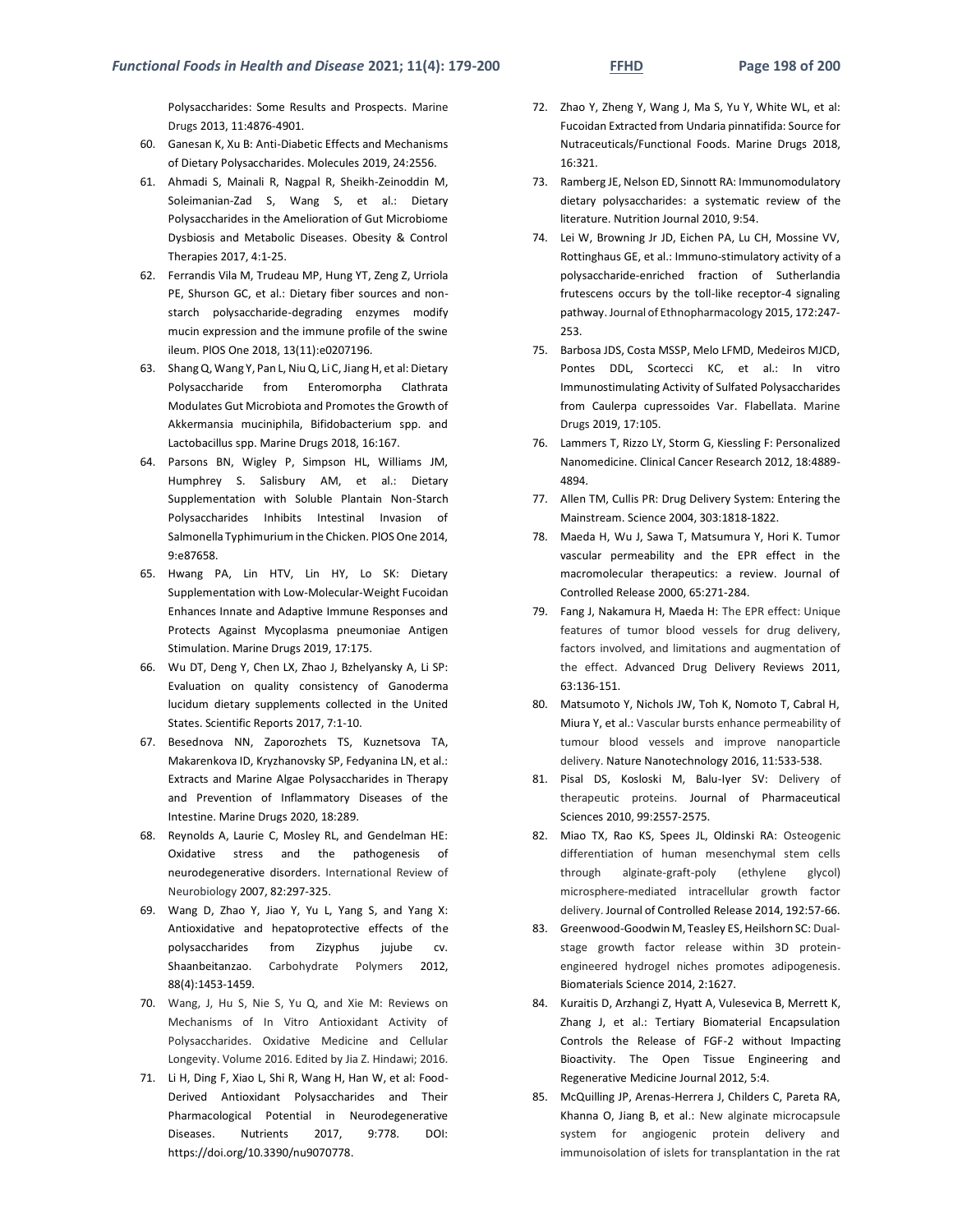omentum pouch. Transplantation Proceedings 2011, 43:3262-3264.

- 86. Mierisch CM, Cohen SB, Jordan LC, Robertson PG, Balian G, Diduch DR: Transforming growth factor-β in calcium alginate beads for the treatment of articular cartilage defects in the rabbit. Arthroscopy 2002, 18:892-900.
- 87. Li W, Guan T, Zhang X, Wang Z, Wang M, Zhong W, et al.: The effect of layer-by-layer assembly coating on the proliferation and differentiation of neural stem cells. ACS Applied Materials & Interfaces 2015, 7:3018-3029.
- 88. Cicco FD, Russo P, Reverchon E, García-González CA, Aquino RP, Gaudio PD: Prilling and supercritical drying: A successful duo to produce core-shell polysaccharide aerogel beads for wound healing. Carbohydrate Polymers 2016, 147:482-489.
- 89. Parajó Y, d'Angelo I, Welle A, Garcia-Fuentes M, Alonso MJ: Hyaluronic acid/Chitosan nanoparticles as delivery vehicles for VEGF and PDGF-BB. Drug Delivery 2010, 17:596-604.
- 90. Bian L, Zhai DY, Tous E, Rai R, Mauck RL, Burdick JA: Enhanced MSC chondrogenesis following delivery of TGF-β3 from alginate microspheres within hyaluronic acid hydrogels in vitro and in vivo. Biomaterials 2011, 32:6425-6434.
- 91. Salva E, Kabasakal L, Eren F, Ozkan N, Cakalagaoglu F, Akbuga J: Local delivery of chitosan/VEGF siRNA nanoplexes reduces angiogenesis and growth of breast cancer in vivo. Nucleic Acid Therapeutics 2012, 22:40- 48.
- 92. Zhang C, Wang W, Liu T, Wu Y, Guo H, Wang P, et al.: Doxorubicin-loaded glycyrrhetinic acid-modified alginate nanoparticles for liver tumor chemotherapy. Biomaterials 2012, 33:2187-2196.
- 93. Ganesh S, IyerAK, Gattacceca F, Morrissey DV, Amiji MM: In vivo biodistribution of siRNA and cisplatin administered using CD44-targeted hyaluronic acid nanoparticles. Journal of Controlled Release 2013, 172:699-706.
- 94. Jeong YI, Kim ST, Jin SG, Ryu HH, Jin YH, Jung TY, et al.: Cisplatin‐incorporated hyaluronic acid nanoparticles based on ion‐complex formation. Journal of Pharmaceutical Sciences 2008, 97:1268-1276.
- 95. Bisht S, Maitra A: Dextran–doxorubicin/chitosan nanoparticles for solid tumor therapy. WIREs Nanomedicine Nanobiotechnology 2009, 1:415-425.
- 96. Cafaggi S, Russo E, Stefani R, Leardi R, Caviglioli G, Parodi B, et al.: Preparation and evaluation of nanoparticles made of chitosan or N-trimethyl chitosan and a cisplatin–alginate complex. Journal of Controlled Release 2007, 121:110-123.
- 97. Choi KY, Chung H, Min KH, Yoon HY, Kim K, Park JH, et al: Self-assembled hyaluronic acid nanoparticles for active tumor targeting, Biomaterials 2010, 31:106-114.
- 98. Kardošová A, Machová E: Antioxidant activity of medicinal plant polysaccharides. Fitoterapia 2006, 77:367-373.
- 99. Xie JH, Jin ML, Morris GA. Zha XQ, Chen HQ, Yi Y, et al.: Advances on bioactive polysaccharides from medicinal plants. Critical Reviews in Food Science and Nutrition 2016, 56:60-84.
- 100. Zhao JL, Zhang M, Zhou L: Microwave-assisted extraction, purification, partial characterization, and bioactivity of polysaccharides from Panax ginseng. Molecules 2019, 24:1605.
- 101. Aravamudhan A, Ramos DM, Nada AA, Kumbar SG: Natural polymers: polysaccharides and their derivatives for biomedical applications. Natural and Synthetic Biomedical Polymers 2014, 67-89.
- 102. Li Z, He X, Liu F, Wang J, Feng J: A review of polysaccharides from Schisandra chinensis and Schisandra sphenanthera: Properties, functions and applications. Carbohydrate Polymers 2018, 184:178- 190.
- 103. d'Ayala GG, Malinconico M, Laurienzo P: Marine derived polysaccharides for biomedical applications: chemical modification approaches. Molecules 2008, 13:2069-2106.
- 104. Ren Y, Bai Y, Zhang Z, Cai W, Del Rio Flores A: The preparation and structure analysis methods of natural polysaccharides of plants and fungi: A review of recent development. Molecules 2019, 24:3122.
- 105. Lee YE, Kim H, Seo C, Park T, Lee KB, Yoo SY, et al: Marine polysaccharides: therapeutic efficacy and biomedical applications. Archives of Pharmacal Research 2017, 40:1006-1020.
- 106. Liakos I, Rizzello L, Scurr DJ, Pompa PP, Bayer S, Athanassiou A: All-natural composite wound dressing films of essential oils encapsulated in sodium alginate with antimicrobial properties. International Journal of Pharmaceuticals 2014, 463:137-145.
- 107. Thu H, Zulfakar MH, Ng SF: Alginate based bilayer hydrocolloid films as potential slow-release modern wound dressing. International Journal Pharmaceuticals 2012, 434:375-383.
- 108. Tiwari S, Patil R, Bahadur P: Polysaccharide based scaffolds for soft tissue engineering applications. Polymers 2019, 11:1.
- 109. Seol Y, Lee JY, Park Y, Lee Y, Rhyu I, Lee SJ et al: Chitosan sponges as tissue engineering scaffolds for bone formation. Biotechnology Letters 2004, 26:1037-1041.
- 110. Chang WT, Lai TH, Chyan YJ, Yin SY, Chen YH, Wei WC et al.: Specific medicinal plant polysaccharides effectively enhance the potency of a DC-based vaccine against mouse mammary tumor metastasis. PLOS One 2015, 10:e0122374.
- 111. Maslova MV, Uspenskii SA, Gal'Braikh L, Kil'Deeva NR: Surgical sutures modified with polysaccharide composites. Fibre Chemistry 2016, 48:253-257.
- 112. Li Y, Xu F, Zheng M, Xi X, Cui X, Han C: Maca polysaccharides: A review of compositions, isolation, therapeutics and prospects. International Journal of Biological Macromolecules 2018, 111:894-902.